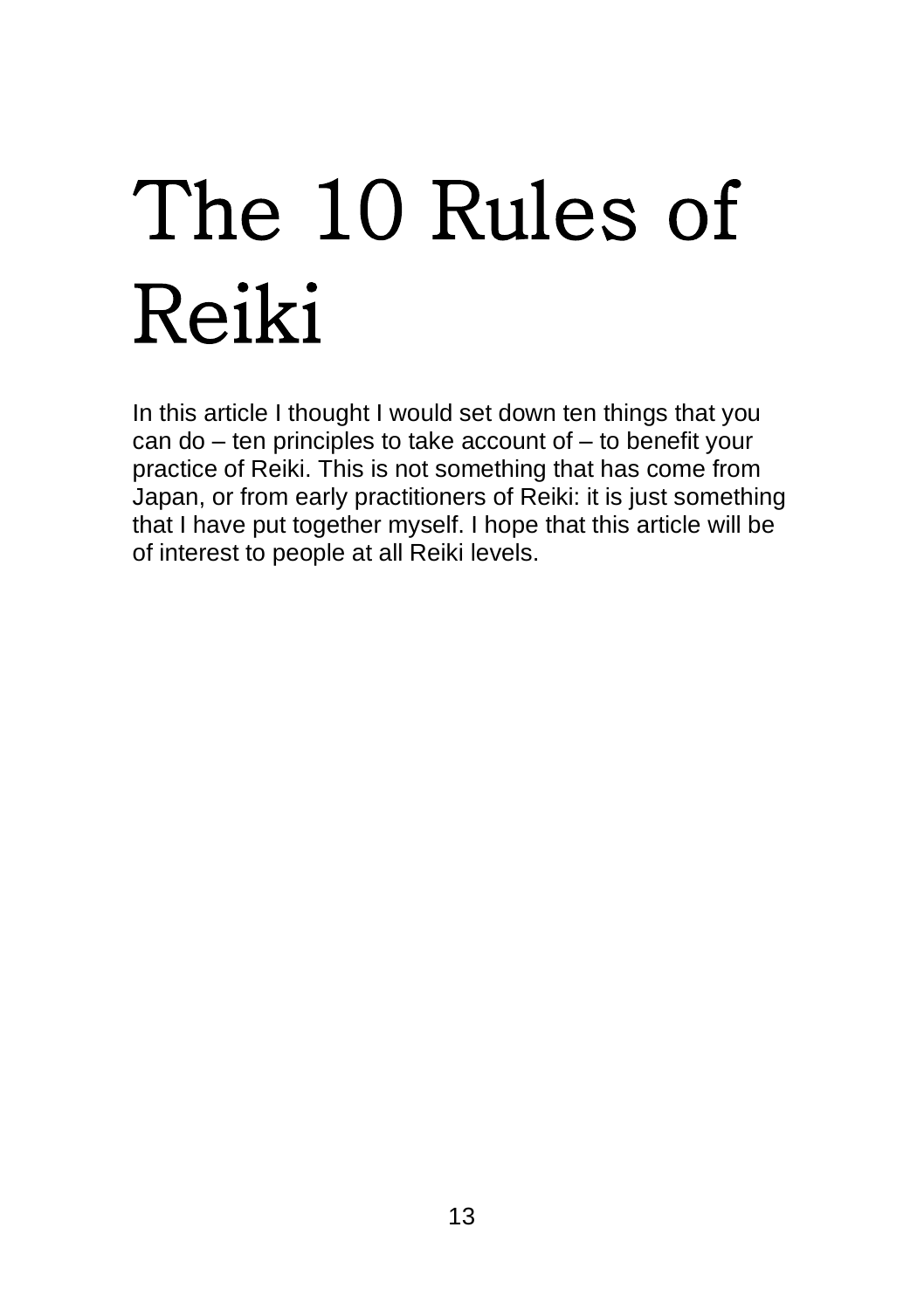# **(1) Reiki is all about you**

Although in many circles, Reiki is seen as basically a handson healing system, a complementary therapy, something that you do to other people, it hasn't always been like that and if your Reiki is mainly about working on other people then you really are missing out on a system that has the potential to transform your life in so many ways!

If we go back to the origins of the system and Mikao Usui's original teachings, treating other people didn't feature a great deal at all: it was all about working on yourself.

We know that the word "Reiki" wasn't used by Usui, and that he referred to his system as a "method to achieve personal perfection", so that gives us a big hint as to the main thrust of his system: working on ourselves.

And I know that most Reiki systems will include hands-on self-treatments, and the precepts will be referred to, but there's a lot more to Usui's system in terms of self-healing, and spirituality, and self-development, if we can embrace the original practices and make them the foundation of what we do with Reiki.

What I'm talking about here are daily energy exercises and some form of self-treatment, I'm talking about the practice of mindfulness, and an ongoing focus on Mikao Usui's original precepts. When taken together, these practices when carried out on a regular basis have the potential to make such a difference to people.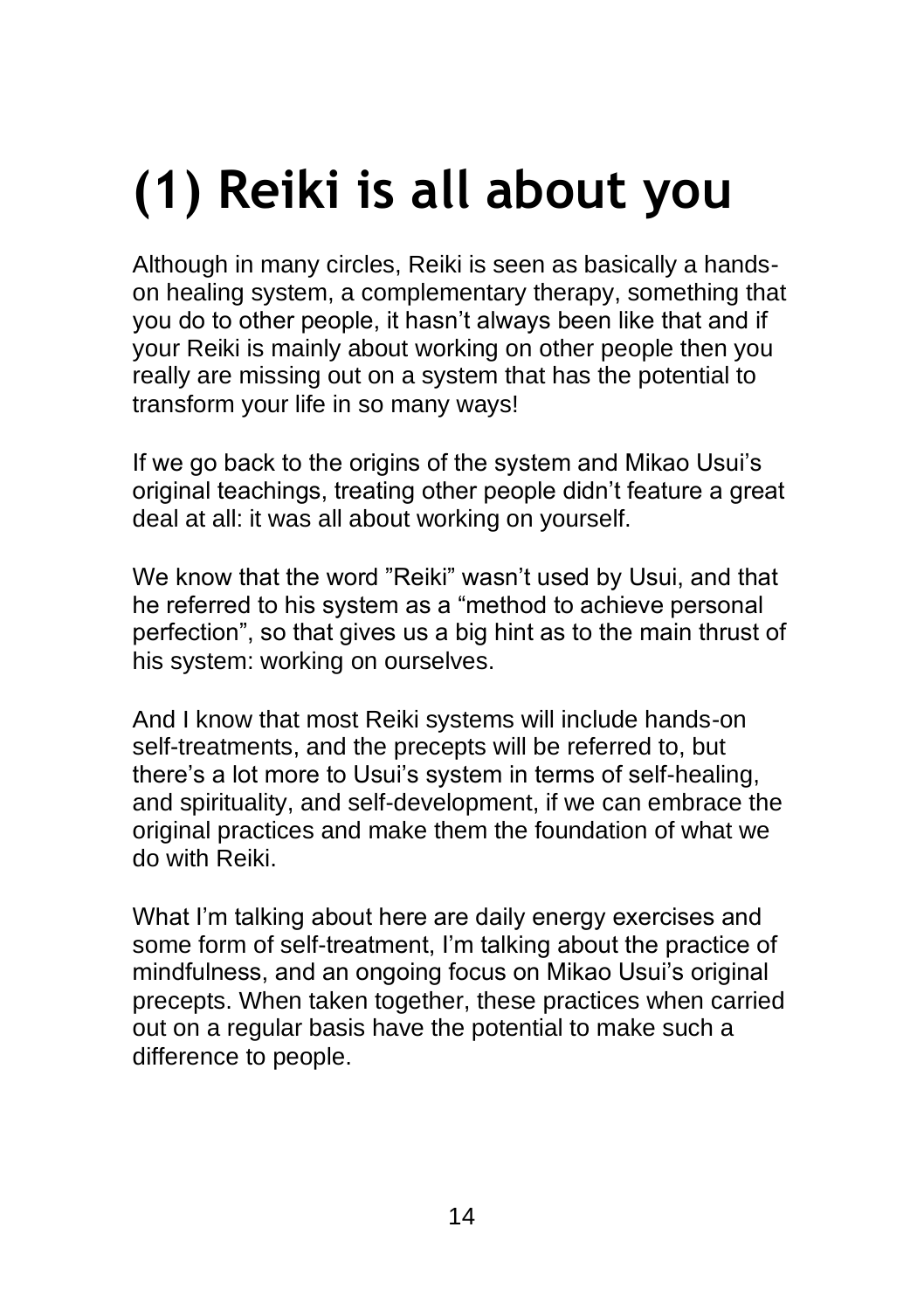Interestingly, I have heard some people saying that it's a bit selfish to use Reiki on yourself, that you should be spending your time working on other people, and I don't agree with this of course: it seems a very strange belief to choose.

Firstly, by treating other people you are also benefiting from the energy that you are channelling, so there's no way of separating out the energy so that it's only benefiting the person you're working on, and ignoring you.

Secondly, if we are following the Reiki system, following the precepts that deal with compassion and honesty, then how can we neglect ourselves? How can we deliberately refuse to nurture ourselves, refuse to give ourselves that special space in which to heal and balance?

I know it can be scary sometimes having to deal what's holding us back in our lives, and change can be frightening, but it's only by striving to be the best person that we can be – by letting go of emotions that are stifling us, by allowing the energy to heal us on all levels – that we can truly help others in the most powerful and positive way, because we can then channel the energy from a place of composure and mindfulness, a still calm vessel for the energy, channelled by someone who is a living embodiment of the many blessings that Reiki can bring into our lives.

So be an advert for what Reiki can do for you: work on yourself, let go of anger and worry, embrace compassion and forgiveness for yourself and embody the benefits of this wonderful system.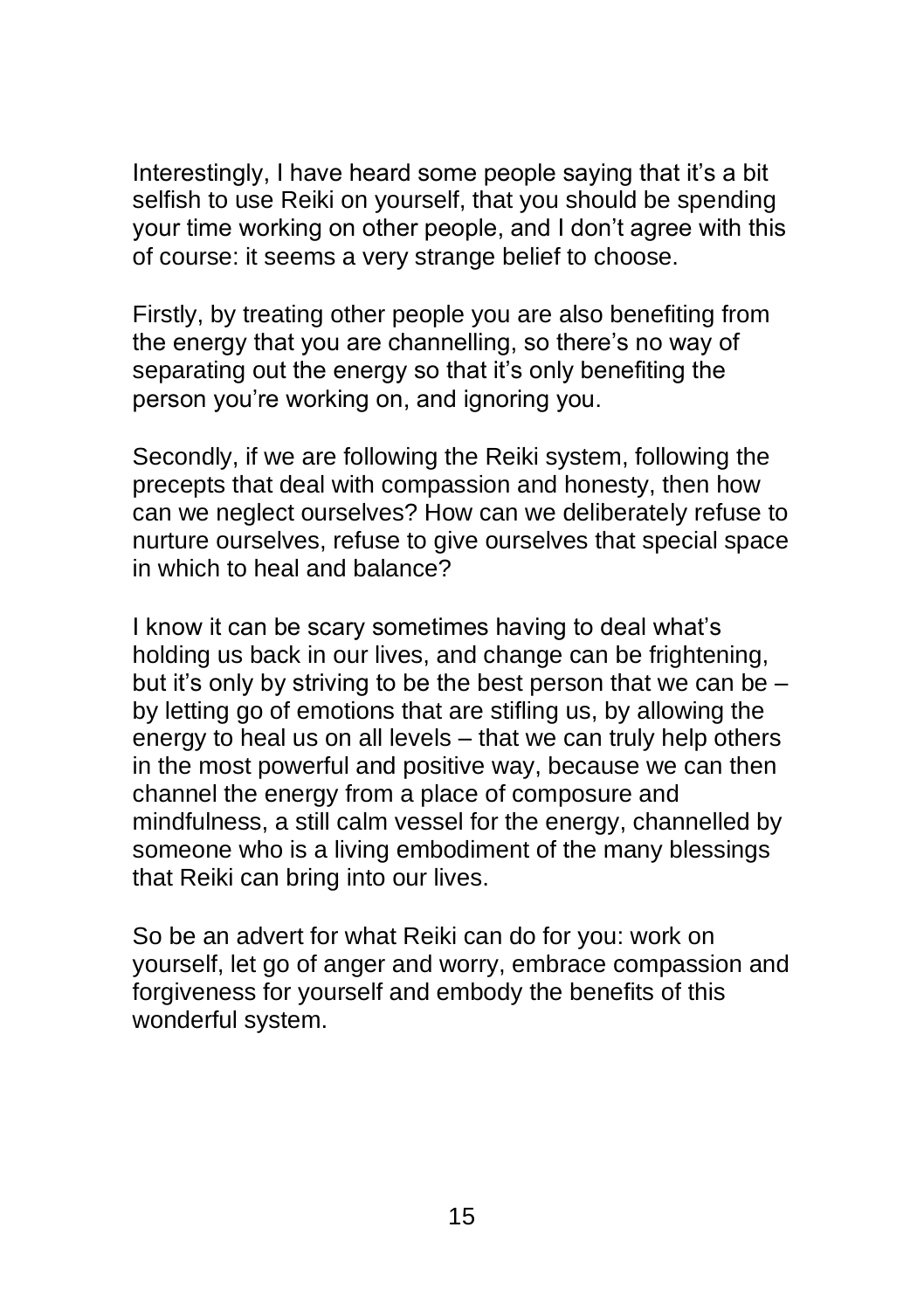### **(2) Base your practice on the precepts**

It's interesting that whereas in the Judaeo-Christian tradition we are given a list of things that we shouldn't do: "thou shalt not kill" etc, in Buddhism, followers are given a list of precepts or rules to live by that seem to be framed in more of a positive way.

And in Mikao Usui's system, he also provided his students with a simple, or apparently simple, set of precepts to follow, which seemed to be a way of distilling the essence of Tendai Buddhist principles into a form that anyone could understand. His five precepts have a long history, coming from a Tendai sect of Shugendo that Usui was in contact with, and this is what they are:

Just for today Do not anger Do not worry Be humble Be honest in your dealings with people Be compassionate to yourself and others

#### **The most important precept**

For me, the first phrase is the most important, the "just for today…".

For me, this encapsulates all that follows it.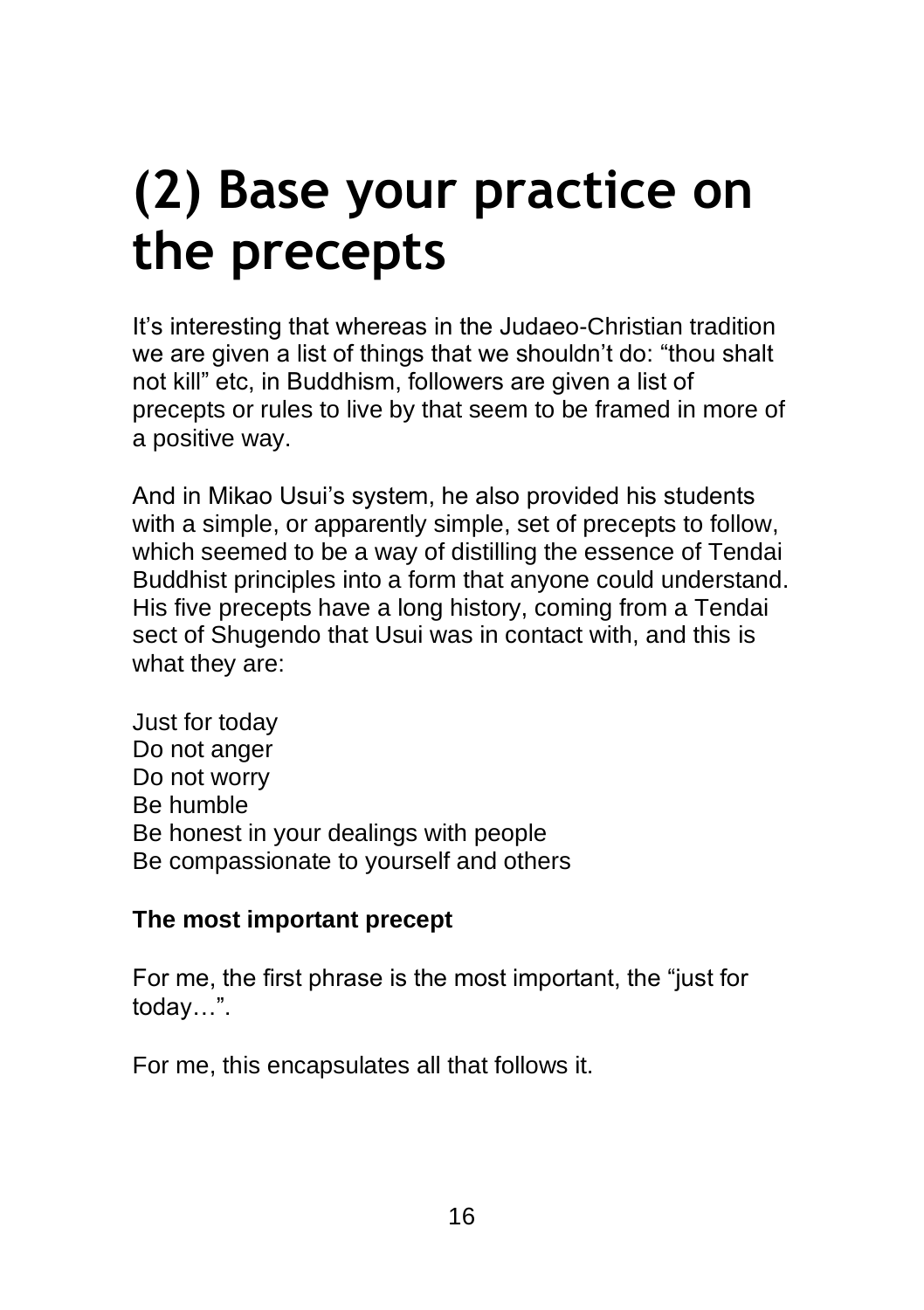"Just for today" means being in a mindful state, fully engaged in the moment. If you are fully engaged with the present moment then you are in a state that is free from anger and worry, which are based on either dwelling on the past or imagining the future.

So "Just for today" means being in a state that is free from anger and free from worry. We don't want to distract ourselves through fear and we can remind ourselves that all is illusion.

We can simply exist in the moment.

And in that mindful space, you have the room to be compassionate, compassionate and forgiving towards other people and compassionate and forgiving towards yourself, being mindful means being in a centred, nurturing space where you can embrace honesty (and being honest with yourself is as important as being honest towards others) a space where you can truly experience the many blessings that you have in your life.

It all stems from, "Just for today".

#### **The very heart of Usui's system**

These five precepts are at the very heart of Usui's system and it was said that as much spiritual development could come through following the precepts as could come through carrying out the energy work.

So how can we work with the precepts?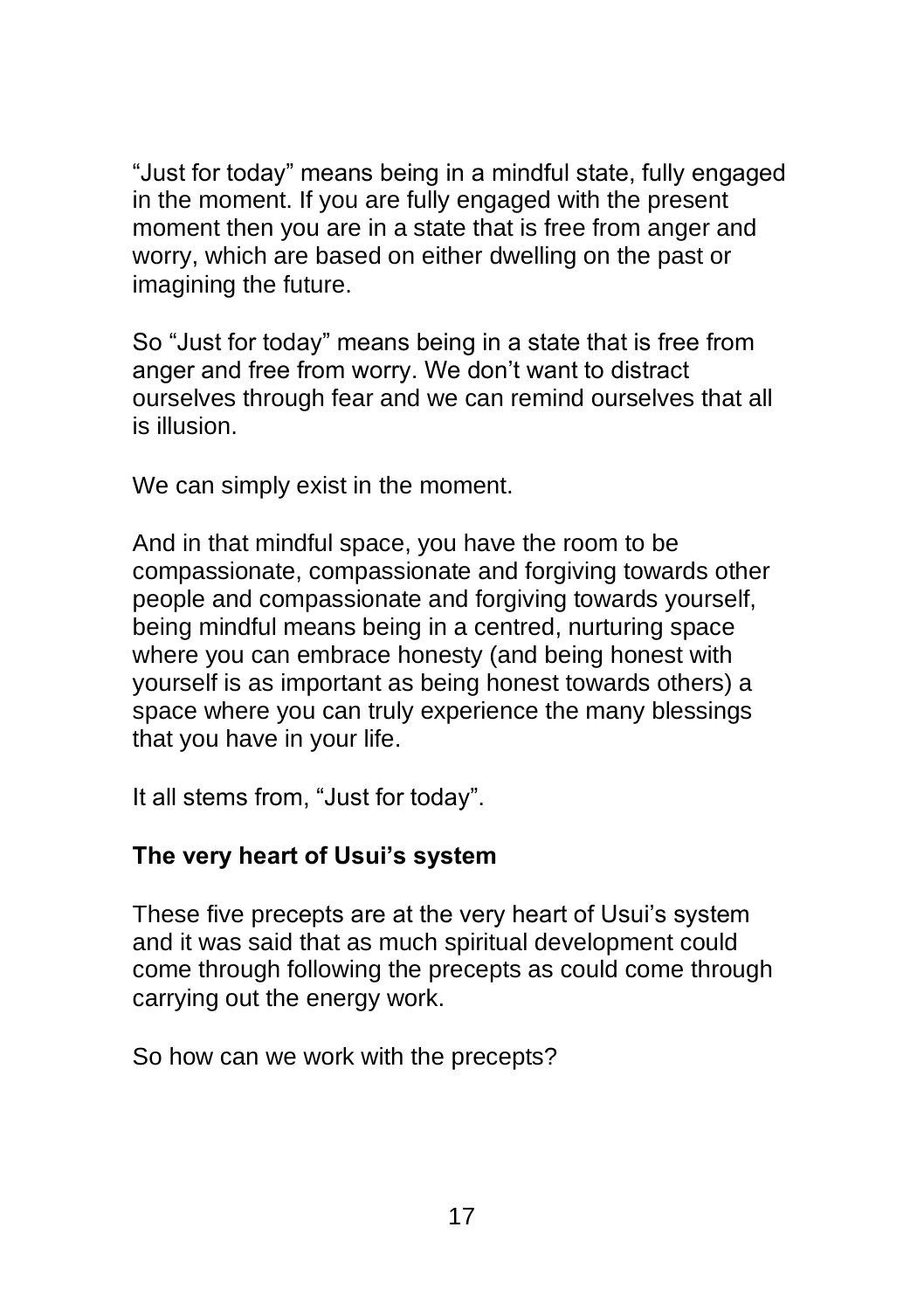Well we need to remind ourselves of them on a regular basis, and some people will say them out loud each day, perhaps as part of their routine of daily energy exercises and meditations. Maybe you could recite them in your head.

But it's not enough to just know what they are: the precepts need to infiltrate themselves into our daily lives, our thoughts, feelings and our behaviour. And we can achieve this in a couple of ways…

Firstly, we can ponder a particular precept, examining it and how it might have affected our lives, had we lived our lives by that precept in the past. How would we have behaved in past situations, how would we have reacted differently, or dealt with people, if we had embodied that particular precept?

- 1. What would we have felt, what would be have been thinking in different past situations if we were living that precept fully?
- 2. How would things have gone differently or been better for us and maybe for other people?
- 3. How would that precept have affected your relationships or your priorities?

Do some mental 're-runs' of past events and see how they would have been different had you been following that precept.

Doing this can provide you with some useful insights into how a particular precept can make your life flow more smoothly.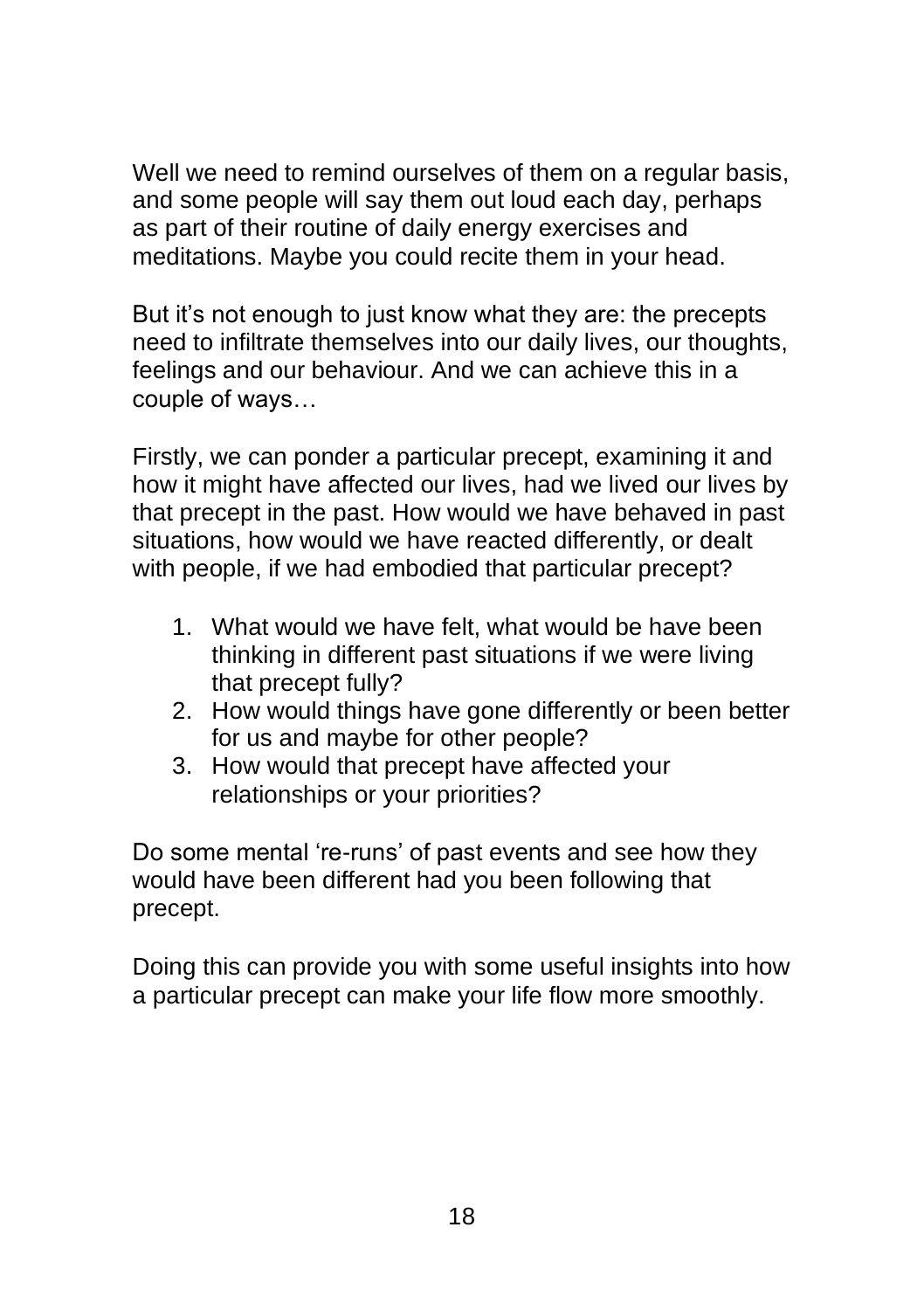#### **Precepts rehearsal**

Secondly, what you can do is to imagine some future situations or scenarios, events where, based on what you have discovered about your past, you can imagine things going differently in the future.

Bring to mind typical future events or scenes which would benefit from the use of that precept, and imagine yourself in that future situation, embodying that precept, and notice how that future event runs its course; notice the differences in the way that you think and feel, become aware of the ways that you are behaving and reacting differently, responding to people differently. Bring to mind clearly the new you who uses that precept as part of their daily life.

If you do this over a number of days, you will have a very clear idea of how the precepts could have changed past events in a positive way, and a solid understanding of how the precepts can be used by you in the future in different circumstances and events, how the precepts will work their way through your life, changing things for the better in many ways.

The precepts are something that we drip-feed into our daily lives, a work-in-progress where, over time, they become more and more a part of our basic blueprint.

We don't have to be perfect, though: we don't have to follow the precepts every waking moment and then beat ourselves up because we didn't achieve that. We are allowed to be human, we are allowed to not be perfect, which is all about embodying compassion and forgiveness for ourselves.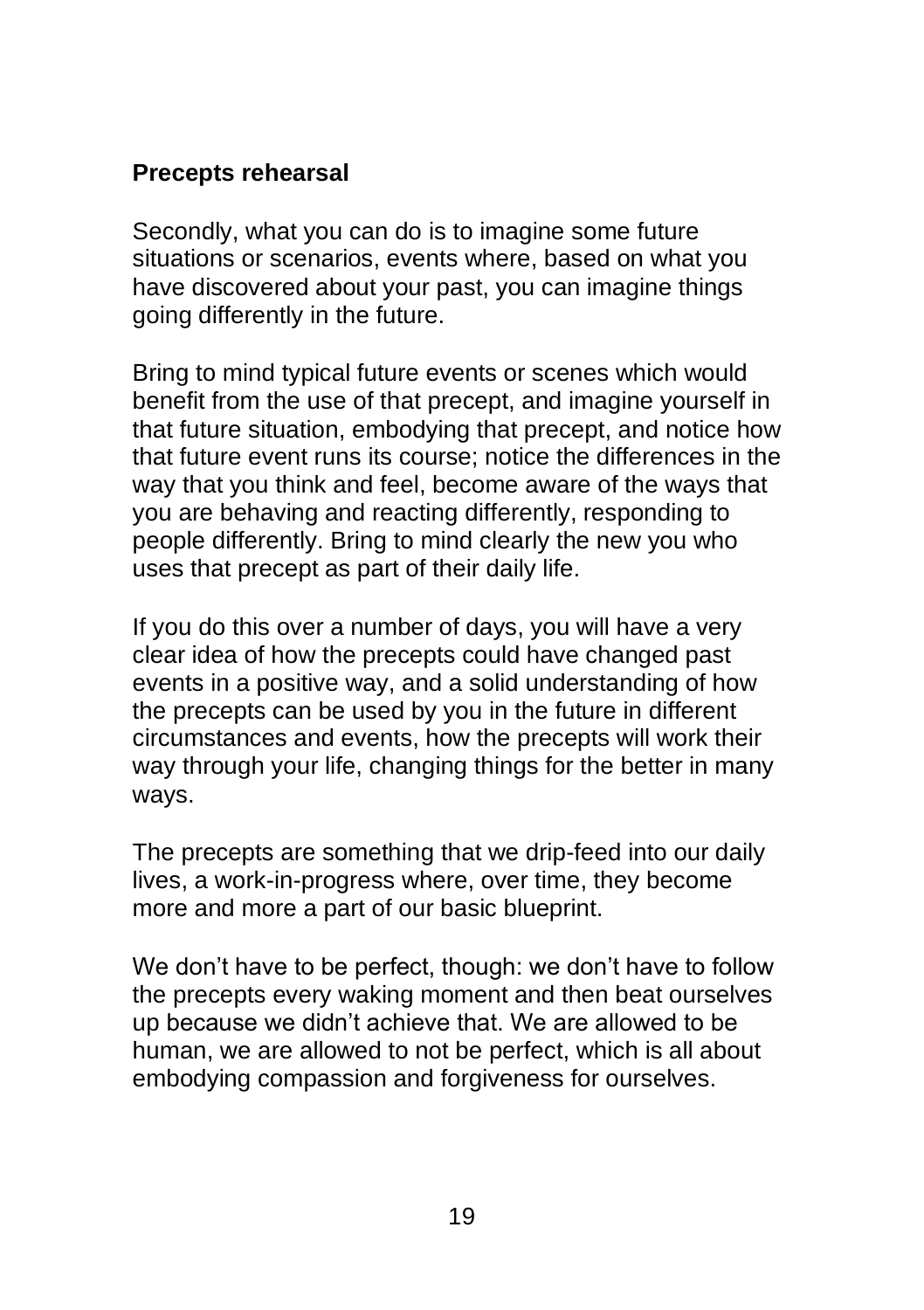# **(3) Practise mindfulness**

Although mindfulness is something that doesn't tend to turn up very often on most Reiki courses, it was actually a very important part of the system that Mikao was teaching, dovetailing with the precepts and the energy work to create a powerful method for self-healing and personal development.

And as you will have heard earlier, the practice of mindfulness is hidden in the Reiki precepts, hidden inside the phrase "just for today…" which for me is the most important part of the precepts: the phrase from which the other precepts flow.

#### **So what is mindfulness?**

Well mindfulness is a form of meditation that you can do anytime, anywhere.

You don't need to be sitting alone in a quiet room, setting aside time each day for your mindfulness practice: mindfulness is a meditation that can become part of your daily routines and activities. You can be mindful when you're doing the washing up, you can be mindful when you're eating your dinner, you can be mindful when you're typing on a keyboard or sipping cup of tea.

It is something that you can incorporate into your daily life as your daily life unfolds before you and it's not something that you need to set aside special time for, which makes it such a versatile way of meditating.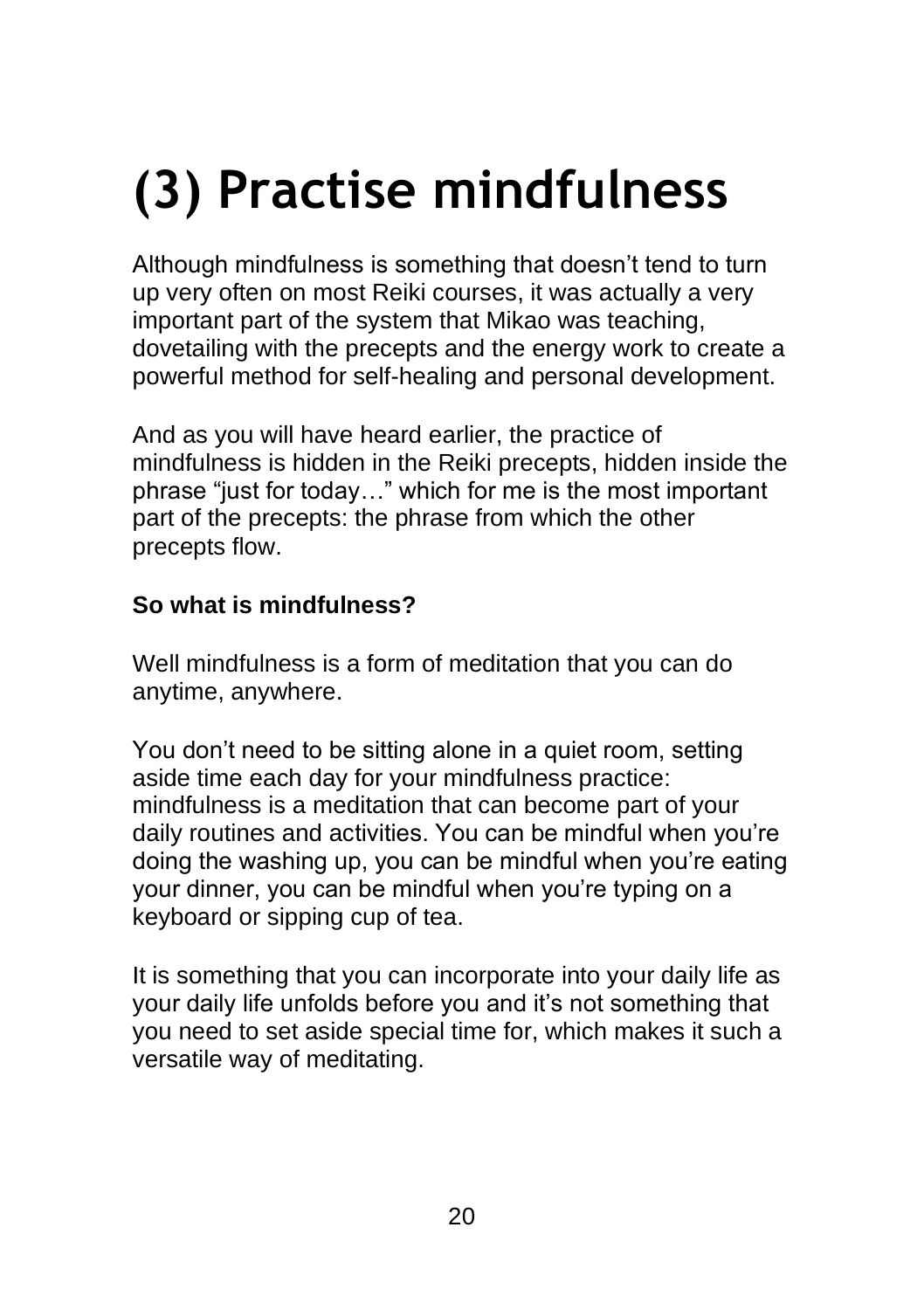When you are mindful, you are consciously and fully aware of your thoughts and actions in the present moment, nonjudgmentally, just existing in the moment, and in such a state you are free from thoughts of the past or the future, and free from the anger and the worry than can flow from such a dwelling on the past and the future.

By fully engaging with each moment, you are actually living your life, because all you have is this moment, this current awareness of the present: your life is a whole stream of present moments, and if you spend your time in the past and the future you are missing out on your life, because your life is here, now, not in the past, not in the future!

#### **Find out more about mindfulness**

The two books that I recommend about Mindfulness are both written by a Buddhist monk called Thich Nhat Hanh. The two books are "The Miracle of Mindfulness" and "Peace is every step: the path of mindfulness in everyday life".

I'd just like to read a small quote from Thich Nhat Hanh about mindfulness and washing dishes. Here goes:

"To my mind, the idea that doing dishes is unpleasant can occur only when you aren't doing them. Once you are standing in front of the sink with your sleeves rolled up and your hands in the warm water, it is really quite pleasant. I enjoy taking my time with each dish, being fully aware of the dish, the water, and each movement of my hands. I know that if I hurry in order to eat dessert sooner, the time of washing dishes will be unpleasant and not worth living. That would be a pity, for each minute, each second of life is a miracle. The dishes themselves and that fact that I am here washing them are miracles!"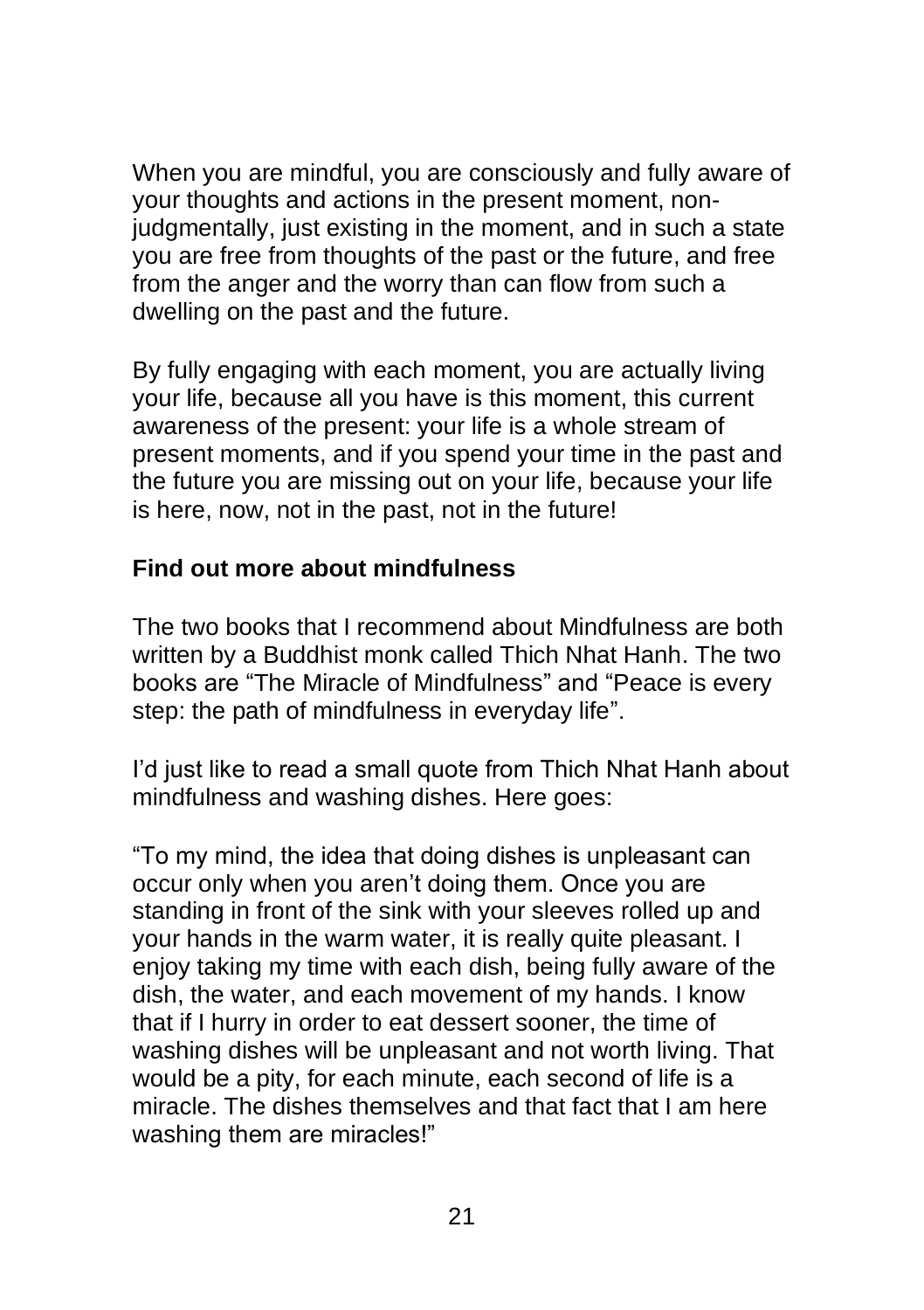So mindfulness is all about being fully aware of yourself, other people and your surroundings in the moment, focusing your awareness on each moment as it unfolds. And by doing that, you can savour each experience as it appears.

#### **Getting started with Reiki mindfulness**

Now obviously, when you start to practise mindfulness you are only going to gain little glimpses of that lovely 'in the moment' state, before your mind drags itself off to think about the past and the future, taking you away from your actual existence, and you need to be forgiving and compassionate.

This is a new way of doing things and it will take a while before your mind starts to understand how to do mindfulness consistently. Mindfulness is a work-in-progress and you'll find that over time those little glimpses of being 'in the moment' occur more frequently, you may find that occasionally you bliss out on some lovely mindful moments, and these moments, these glimpses, will build over time and become just a normal way of existing for you.

If your mind wanders, just gently bring your attention back to what you were doing, what you were experiencing.

There's no harm done.

#### **Mindfulness lives in your Reiki practice already**

You might be surprised to find that mindfulness is an integral part of your practice of Reiki.

When you're treating someone and you're in that lovely, merged state, blessed out on the energy, you're being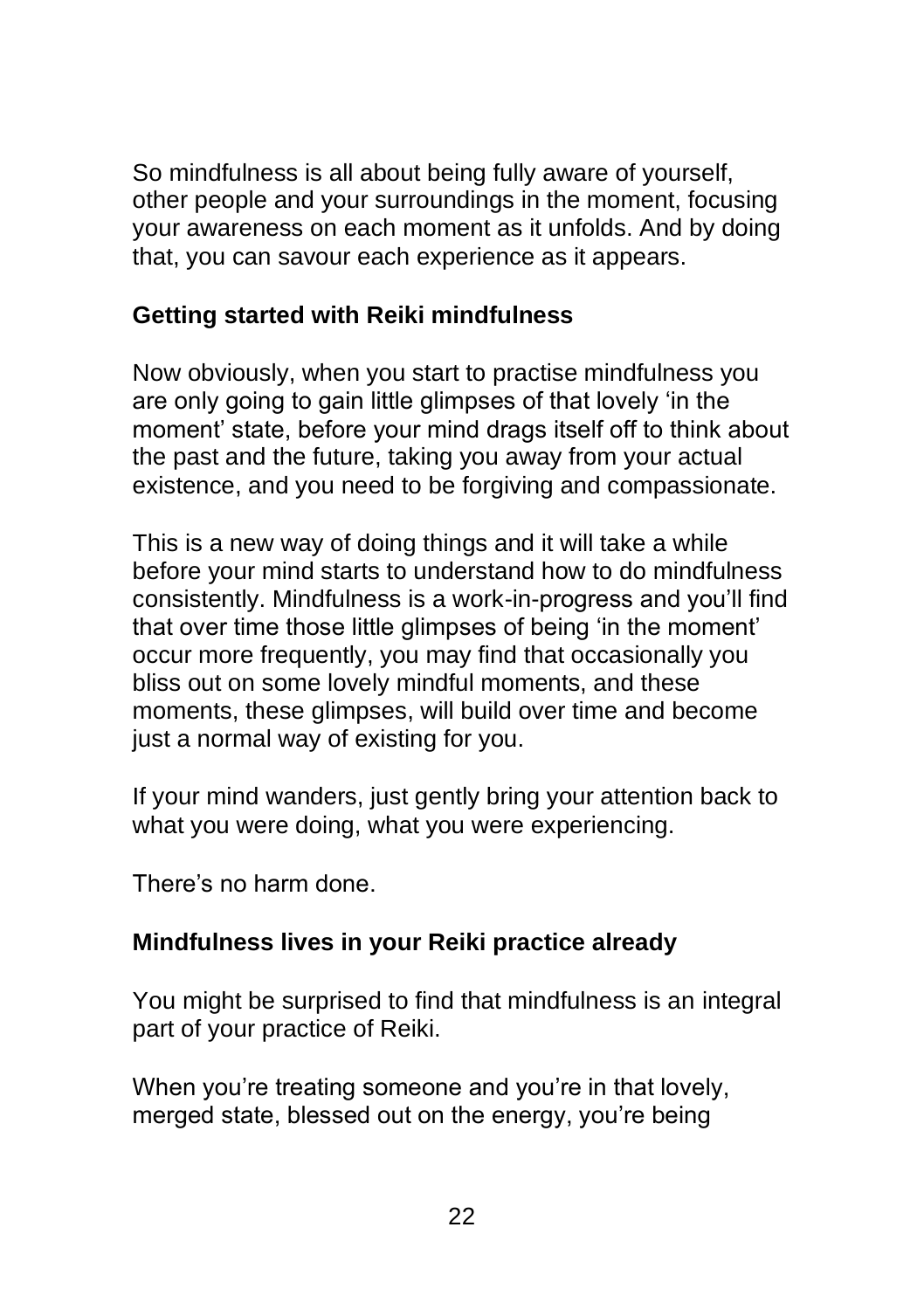mindful, just there in the moment, with the energy and the recipient, no expectations: that's mindfulness.

When you're sending distant healing, you've set your intent, maybe you've visualised something and you're just there, letting it happen, no thoughts of the past or future, just there with the energy: that's mindfulness.

So your mindfulness practice in your daily life – when doing the washing up, when eating a sandwich – will benefit your experience of mindfulness when using Reiki, and your experience of mindfulness when treating someone, or selftreating, or sending distant healing, will help you to experience mindfulness more easily during your everyday life.

You are training your mind, over time, to approach things in a different way, and your mind will learn what to do.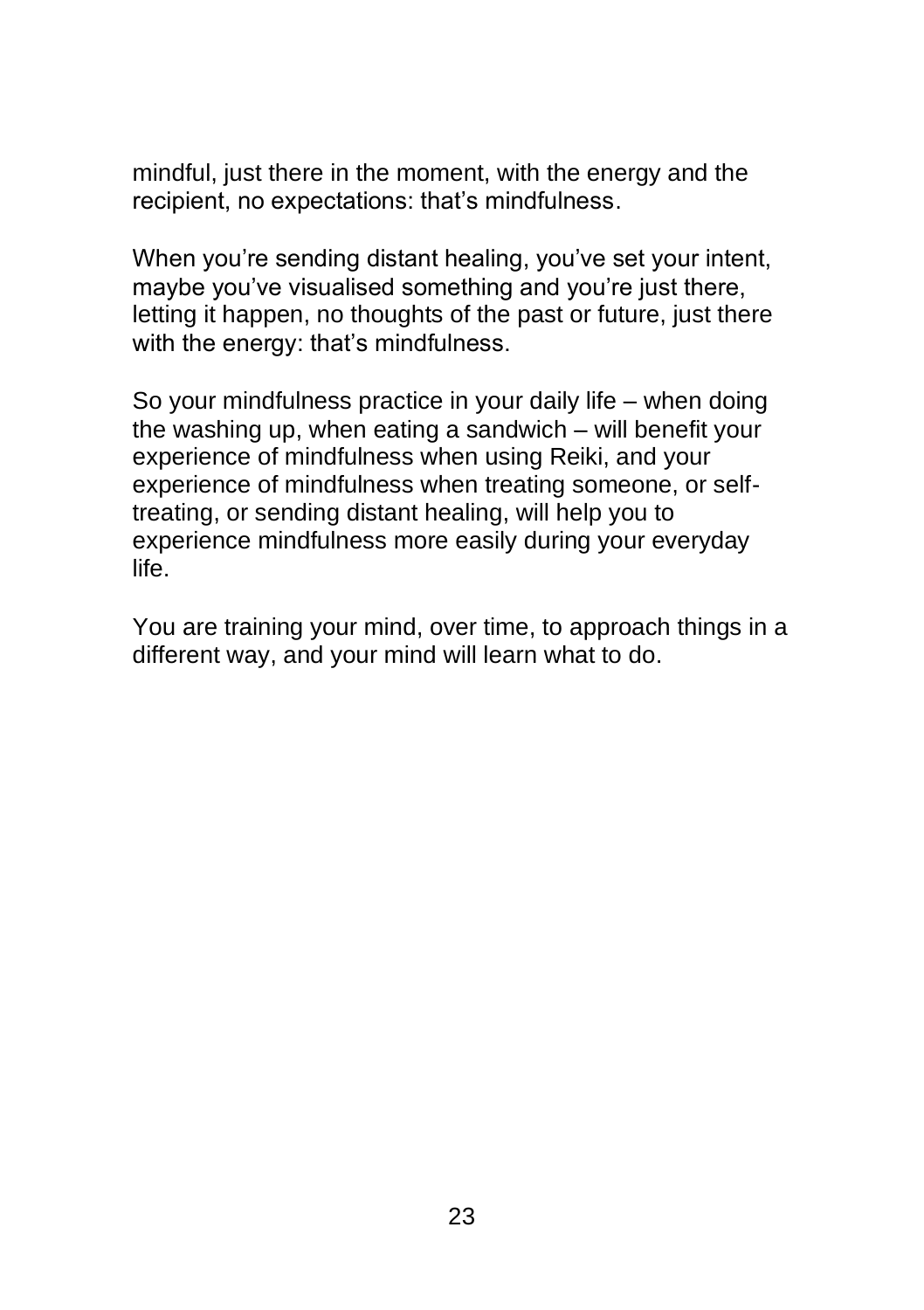# **(4) Work on yourself daily**

To get the most out of your Reiki, you need to have a regular practice of using the energy on yourself.

You're not going to gain the greatest benefits from this wonderful system that we all have if you just pick up Reiki once in a while, do something with it, and then put it down again for whatever period. So if you are looking for consistent benefits through Reiki then you need to have a consistent practice.

The precepts start by saying "just for today…" and we can extend that by saying, "Just for today I will do something with my Reiki".

And you can manage that; everyone can.

Everyone can make some time for Reiki each day because it doesn't have to be hours and hours and hours' worth. Do something for just 10 minutes: you have ten minutes. Do something for 20 minutes. And if you don't have 10 minutes then get up 10 minutes earlier in the morning: problem solved.

Everyone can find a way of doing something with their Reiki today, and we don't have to concern ourselves about tomorrow: tomorrow is another day. Tomorrow we'll start with "just for today I can do something with my Reiki", and we can find some time.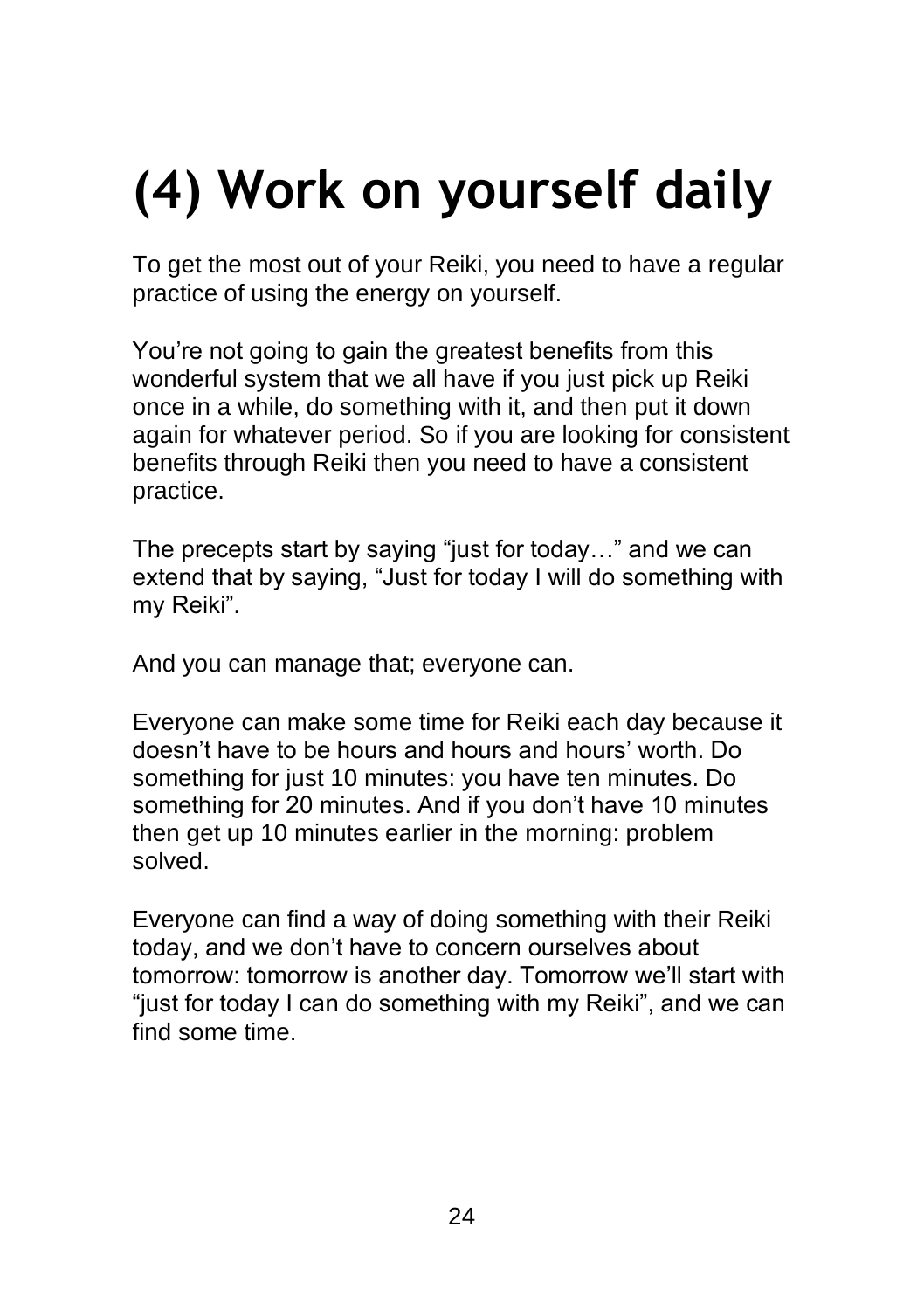#### **What could you do with your Reiki today?**

Perhaps you're giving someone a full treatment, or perhaps you'll give someone a short blast of Reiki in your lunch-break: when you use Reiki on another person, you are gaining some benefit for yourself through channelling the energy. It doesn't pass through you without doing good things for you, and you'll be familiar with that lovely, chilled state that you experience as you get to the end of a Reiki session with someone else, almost as if you gain as much benefit as the person who's receiving!

Maybe someone has a bad back or a headache or an aching wrist: give them a short blast and snatch a little blissed-outness for yourself!

Can you take ten minutes in a lunch-break to become still and send some distant healing? That would be a lovely way to unwind and recharge your batteries half way through the day, while benefiting someone else at the same time.

Ten minutes of mindfulness and bathing in the energy at the same time.

#### **Work on yourself in some way**

You will have been taught a self-treatment method or methods, so use one on yourself, even if it's just for 10 minutes: you could just treat your shoulders, or rest your hands on your heart and solar plexus, which is a lovely way to experience the energy.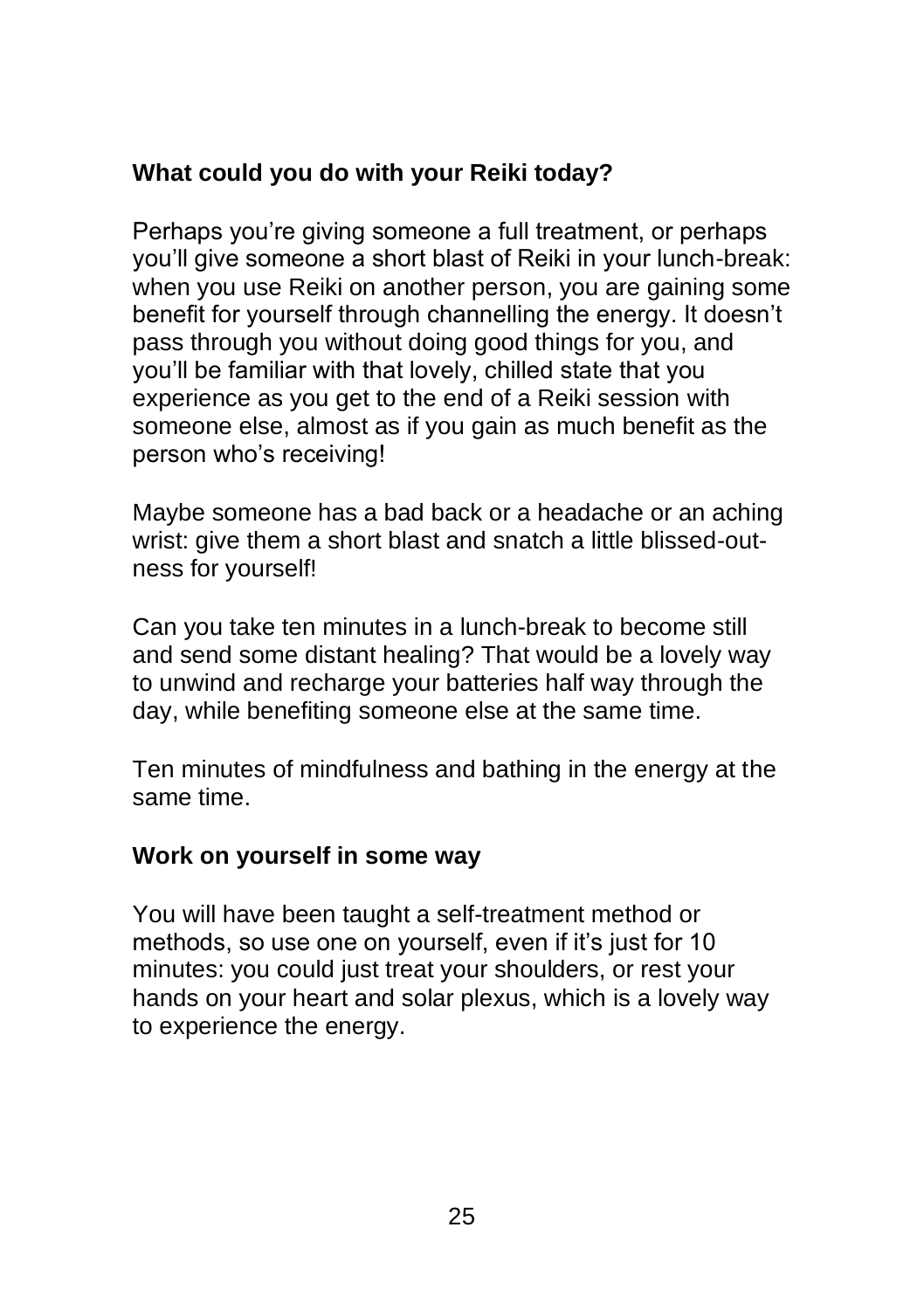Have you tried that as a way of going off to sleep? The heat from your hands can be incredible sometimes, penetrating so deeply.

Take 10 minutes to do that for yourself, or maybe 15 minutes. Just drift with the energy as it flows. And of course you can do this for yourself whenever you're sitting down: do you sit at your desk reading something during your day: give yourself some Reiki as you do that.

Do you watch television? Reiki yourself as you do that and you might find that you start to drift off; that soap opera wasn't worth watching anyway! Preparing food… turn on your Reiki and channel it into what you're preparing: flood the kitchen with Reiki.

And you might be surprised how Reiki can turn itself on and flow when you're doing other things, particularly if you have some sort of a meditative practice that isn't Reiki: well, Reiki doesn't mind: it will turn itself on and click in, following your focus when you're doing any sort of meditation.

If you practise yoga or tai chi or chi kung:, Reiki will be there, being guided and moulded by your movements and visualisations, flowing and balancing and doing you good.

#### **Build momentum**

What's important here is the cumulative effect of using Reiki on yourself regularly, building momentum, small change building on previous small changes, taking you in the right direction for you.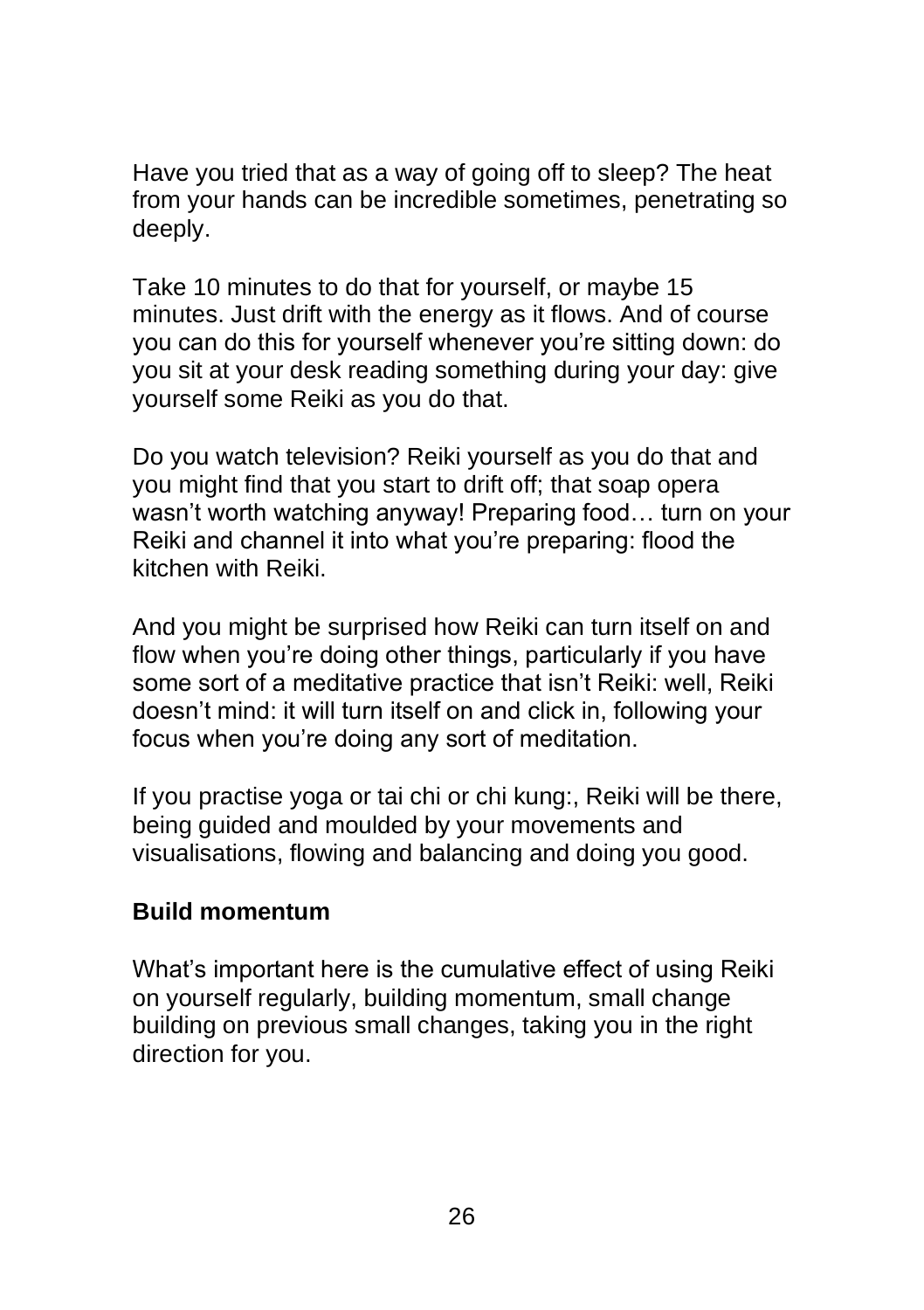Far better to do a bit each day than nothing for days and then doing a great big, long Reiki marathon on a weekend. That would be a wonderful experience, of course, and I'm not saying that you shouldn't do a mega Reiki session of you can, but make Reiki a regular part of your daily routine and you will be amazed by the benefits that this will bring you… remembering, of course, that you shouldn't beat yourself up if you don't manage to use Reiki every day.

Everything better than nothing is success and when we practise Reiki we embrace compassion and forgiveness, including forgiving ourselves for not being perfect, which of course we don't need to be in order to gain tremendous benefits from this simple spiritual system.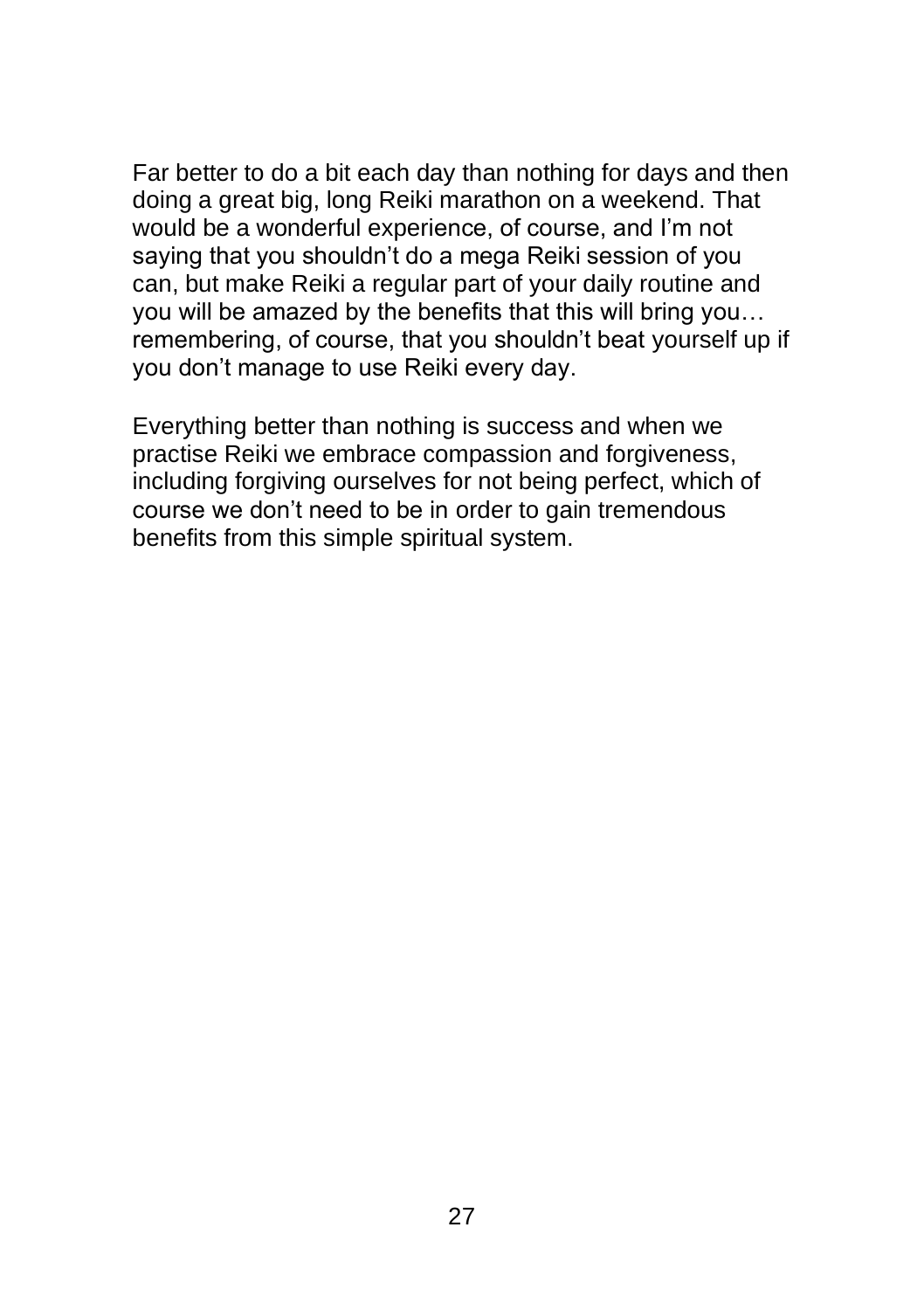### **(5) Commitment is the key**

There are spectacular benefits to be enjoyed through I've already spoken about the benefits that can come through the regular practise of Reiki, making working with the energy a regular part of your routine, trying to use the energy in some way each day.

The benefits of Reiki build up cumulatively, and sporadic and irregular practice won't be as effective in bringing you the very best that is possible for you through your Reiki.

Like many things, you'll get out of your Reiki what you are prepared to put into it, and Reiki deserves a little of your time each day. If you plug away, inch by inch, a few simple practices, a few simple routines, and make them a regular part of your daily and weekly routine, like brushing your teeth and brushing your hair – which you always make time for – then you'll get the very best out of your Reiki.

And once you have established your routine with Reiki it'll seem strange when you aren't doing your daily self-treatment or energy exercises, or distant healing. It doesn't take very long before your routine can just become part of who you are and it'll be difficult to avoid using your Reiki in some way.

#### **So how do we commit to Reiki?**

How do we make that decision, that final decision that cuts away all other possibilities?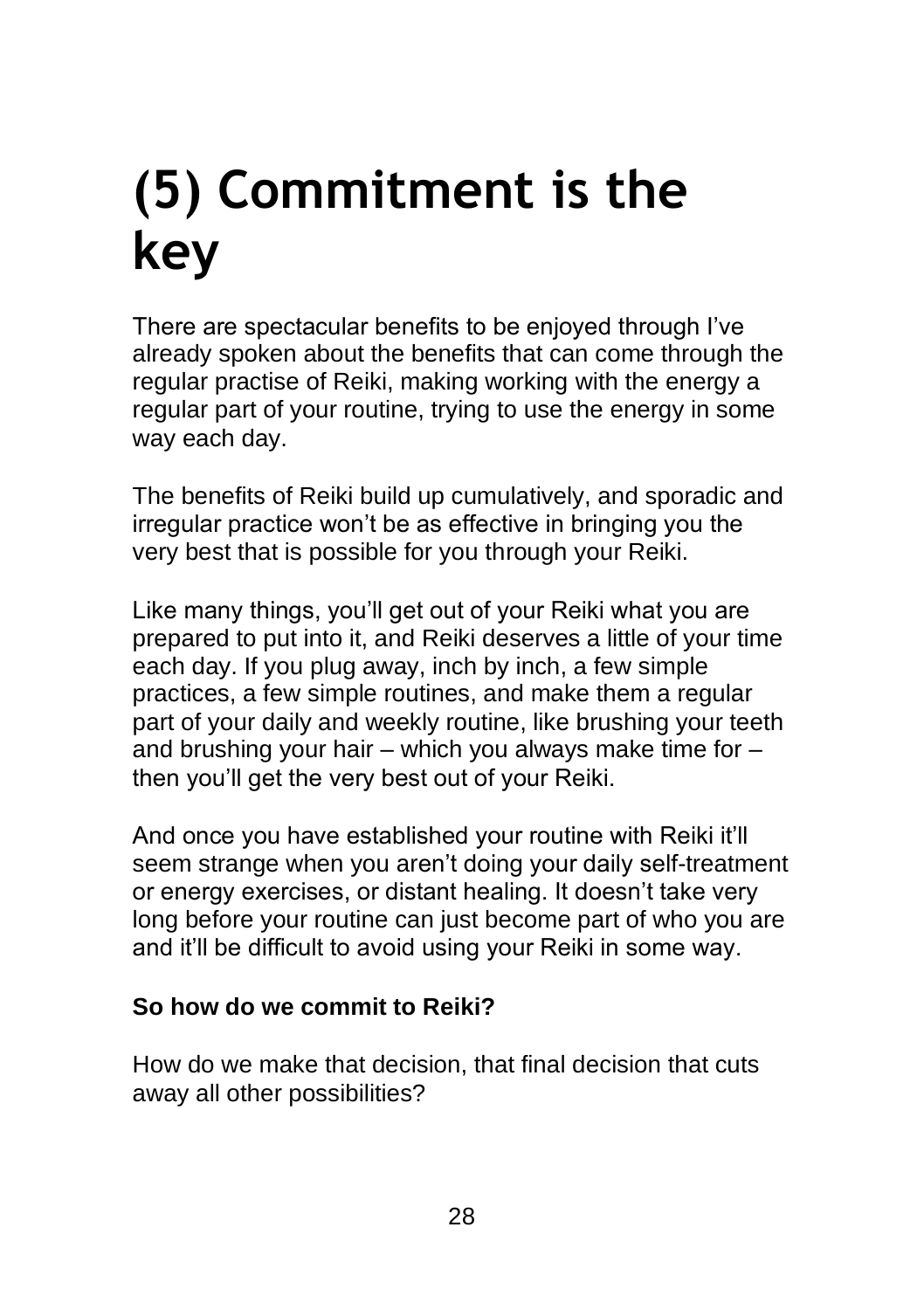Well I don't think you need to make such a decision. You just need to focus on today, and do something with your Reiki today, and that's all. And when the next day arrives, you repeat the process, doing something with your Reiki today.

One day at a time.

But there is something that you can do that can help you ease into your Reiki routine: visualise yourself doing what you intend to do.

Get yourself into a nice comfortable position and take a few deep breaths, perhaps do a bit of a self-treatment or part of hatsurei ho, to get the energy flowing, and imagine yourself doing what you plan to do: imagine yourself sitting down at lunchtime to do 10 minutes of distant healing, bring to mind how it will feel to send 15 minutes on a park bench just bringing the energy into your tanden and then flooding the energy out to the universe.

See yourself sitting on your sofa, blessed out for a while with an impromptu Reiki session, imagine yourself drifting off to sleep with your hands on your heart and solar plexus. See yourself doing these things as if you were watching yourself on a video, imagine how these things will feel, notice how you look and how your body seems so relaxed as you use your Reiki.

Imagine the benefits of doing this and see yourself experiencing those positive changes in the way that you behave and respond, those changes in the way that you feel about yourself and other people, changes in the way that you think. Just notice all those positive changes that come through your Reiki practice.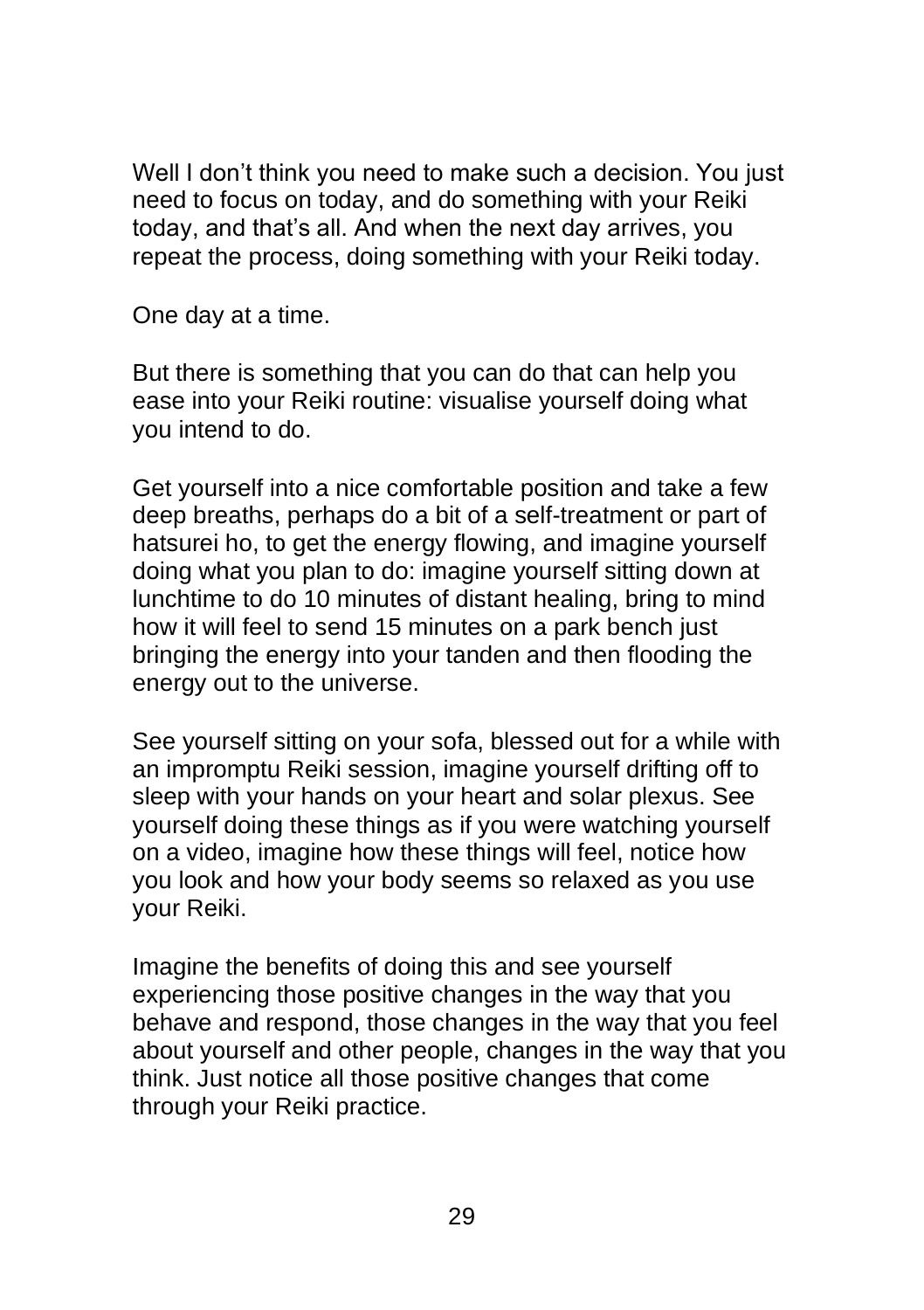What you are doing here is mentally rehearsing what you days ahead, what your week ahead, will be like, and you are programming your mind to make these things happen, each day, to bring them to mind to remind you, to make them a priority.

Do this regularly and you'll be amazed by how simple it can be to ease into a really good routine with your Reiki.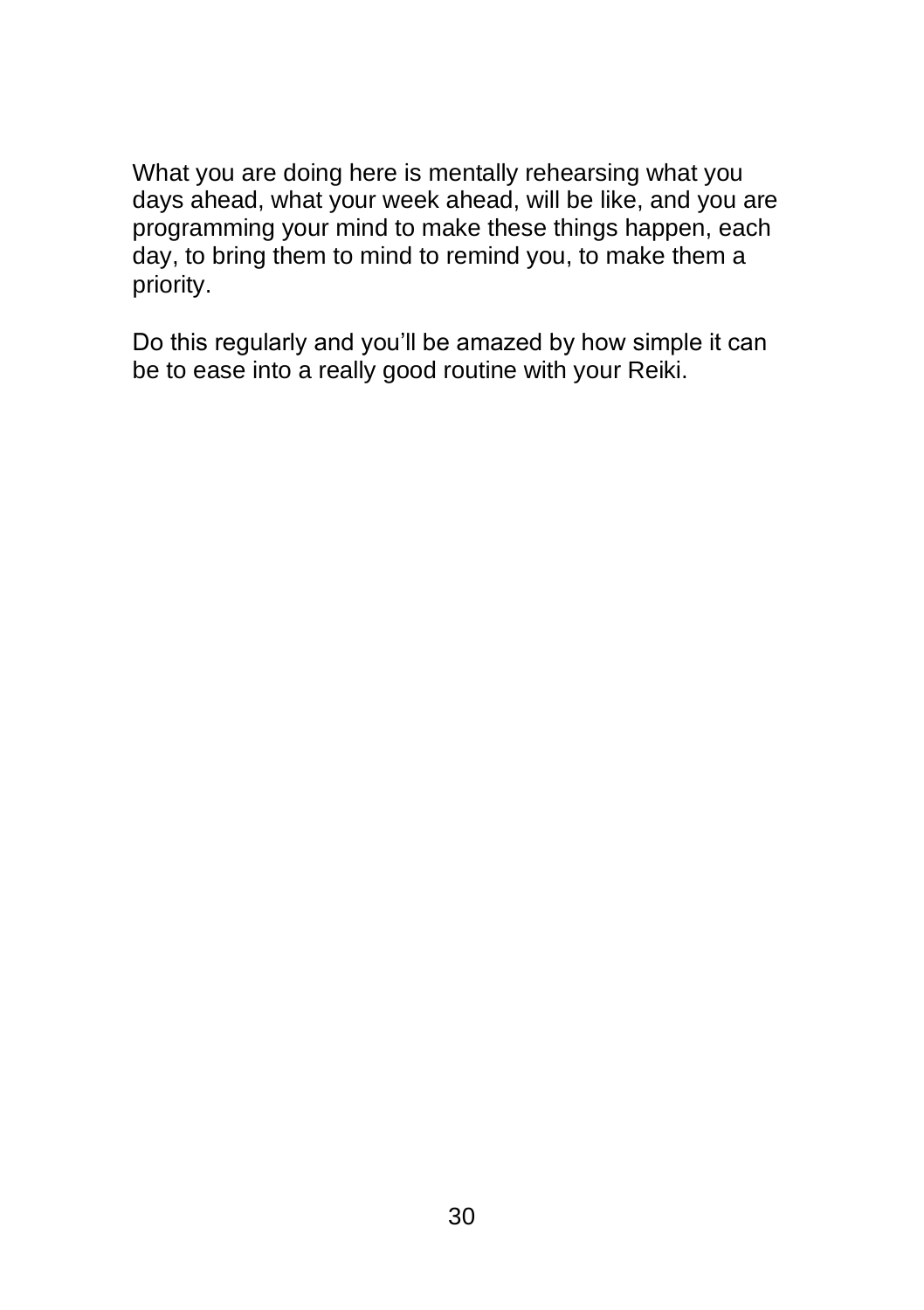## **(6) Don't try too hard**

While we do need to commit ourselves and work with the energy regularly if we are to gain the greatest benefit through our connection to Reiki, working with mindfulness, focusing on the precepts and doing self treatments and other energy exercises as we can during our week, we also need to make sure that we aren't trying too hard at all this: it's supposed to be an enjoyable journey, not a big hard slog!

So we shouldn't take ourselves or our practice too seriously: Reiki is best enjoyed in a light-hearted fashion, in a gentle and laid-back way… not in a fists-clenched, furrowed-brow, tense 'read for a lot of hard work' sort of way.

We don't fore Reiki when we treat other people or when we work on ourselves and we shouldn't force a severe Reiki practice on ourselves either. That just wouldn't work: we should be doing our Reiki out of love, compassion, because we enjoy it.

Reiki is rather like a flowing stream and we're rather like a rough rock sitting in that stream.

The rock will become smooth over time but we can't force the river: the river flows at its own pace, it achieves its goals at its own speed and in its own way, and we accept the journey, allowing the water to flow consistently, doing what it needs to do to mould us into what we're becoming a tiny bit more each day.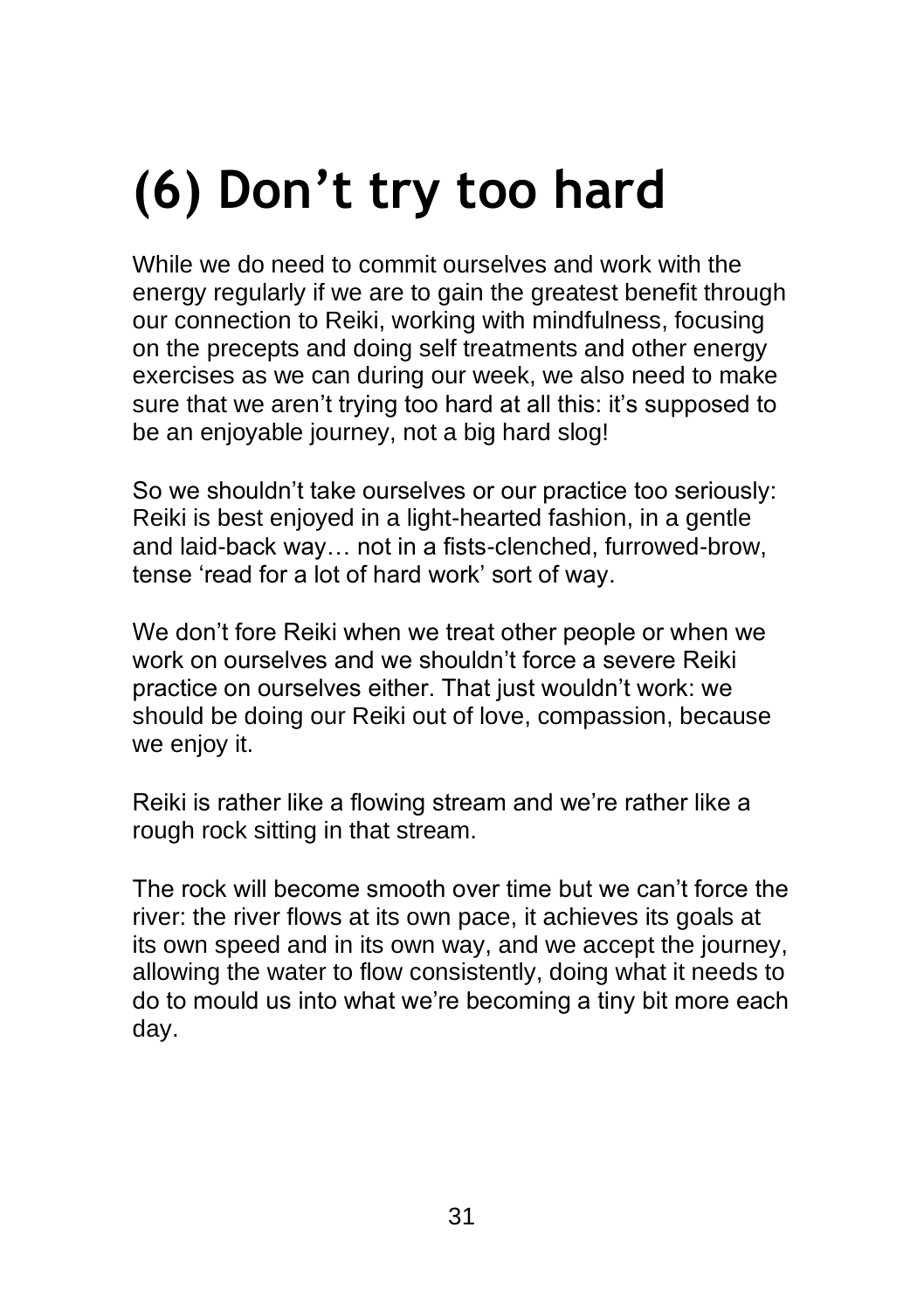#### **There are several ways in which we can try too hard**

Firstly, we might read about the experiences of other people when they do Reiki, when they self-treat, when they treat other people, when they receive attunements or empowerments. These people might experience particular things, see colours, have a particular sensation or a strong reaction and we might not be experiencing these things at the moment.

We think to ourselves, "I'm not doing it properly, I need to focus more, I need to do this better, I need to try harder to get it just right".

Well, no you don't.

We all have our own individual experiences when using Reiki. There are some people who see colours who wish they could feel tingling in their hands more. There are people whose hands fizz like crazy who wish they could see colours, and there are people who have very few sensations or experiences who wish they could experience something more than they currently are.

And things aren't set in stone, so what we experience now when using Reiki isn't representative of what we will notice as the energy flows. Things change, and we can develop our sensitivity to the energy through practice and through using special meditations that I have on my web site.

But what is not going to help is trying really hard, because Reiki works best, Reiki flows best when the person channelling the energy is chilled out and laid-back, just gently there with the energy, letting it happen, whatever is happening.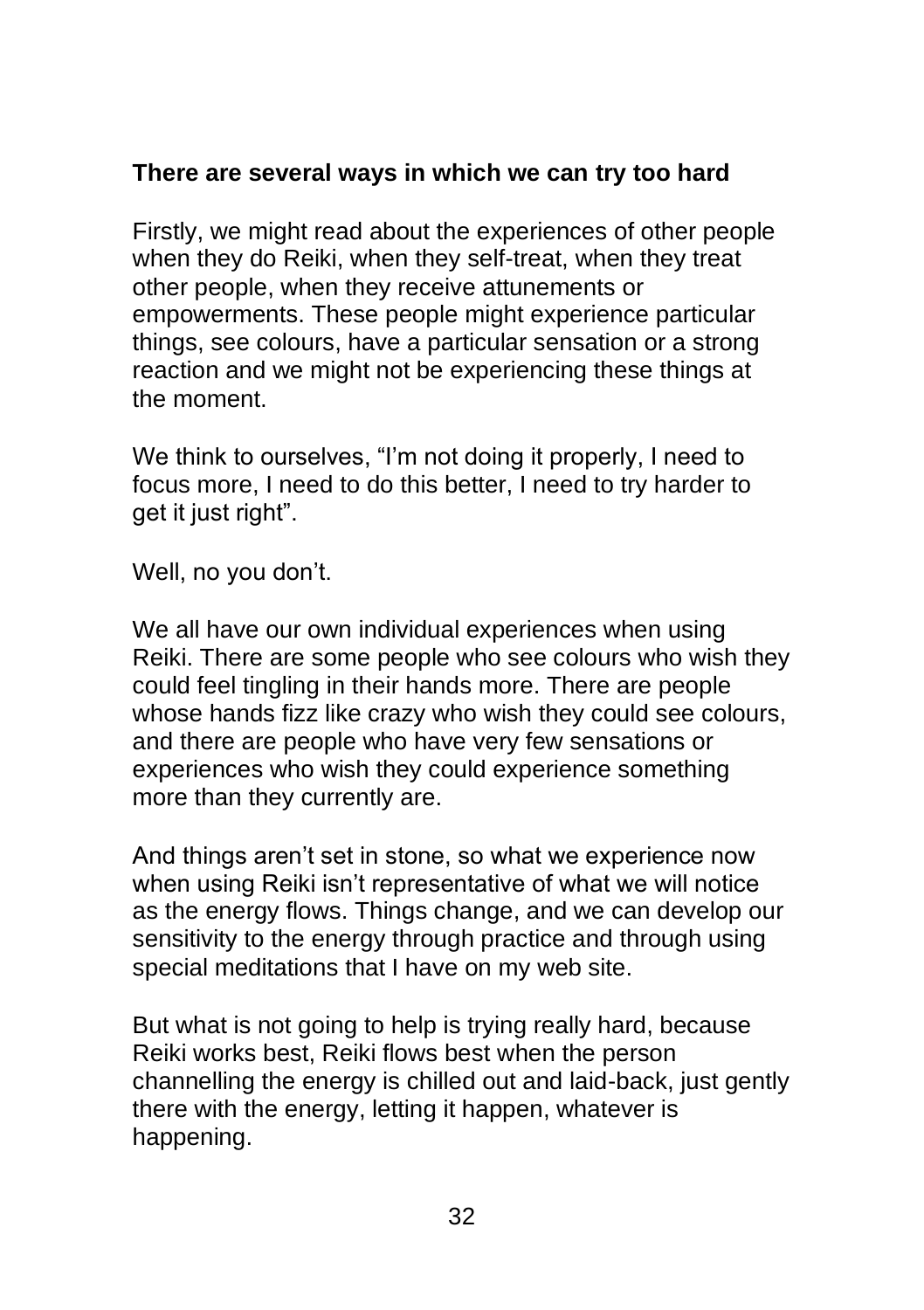#### **Just let it happen**

Trying hard is a good way to put up barriers and slow your progress: they best way to progress with your Reiki is basically to give up and stop trying to do anything… just be there with the energy, no expectations, neutral, empty.

Just be, be mindful, notice what there is to notice, and if nothing's there to notice then notice that!

You will progress fastest when you stand aside metaphorically, do the exercises, just follow the instructions, be unconcerned by what you feel or don't feel, treat people, go through the motions, be unconcerned with what colours you might or might not see – it doesn't matter: be empty and compassionate and that's it.

#### **Intuitive working**

Another area where Reiki people might try too hard is when learning to work intuitively, and at Reiki Evolution we teach our students a method where they learn to allow their hands to drift with the energy to the right places to treat.

This approach works well for most people, though there are some whose intuition comes to them more in terms of images or words or an inner knowing, and that's fine too. But our basic approach is through hands drifting with the energy, rather like the hands being drawn like magnets to the right areas to treat, different from one person to another and from one session to another with the same person.

The key to success with our intuitive method is to not try: trying is actually the best way to stop it working, and the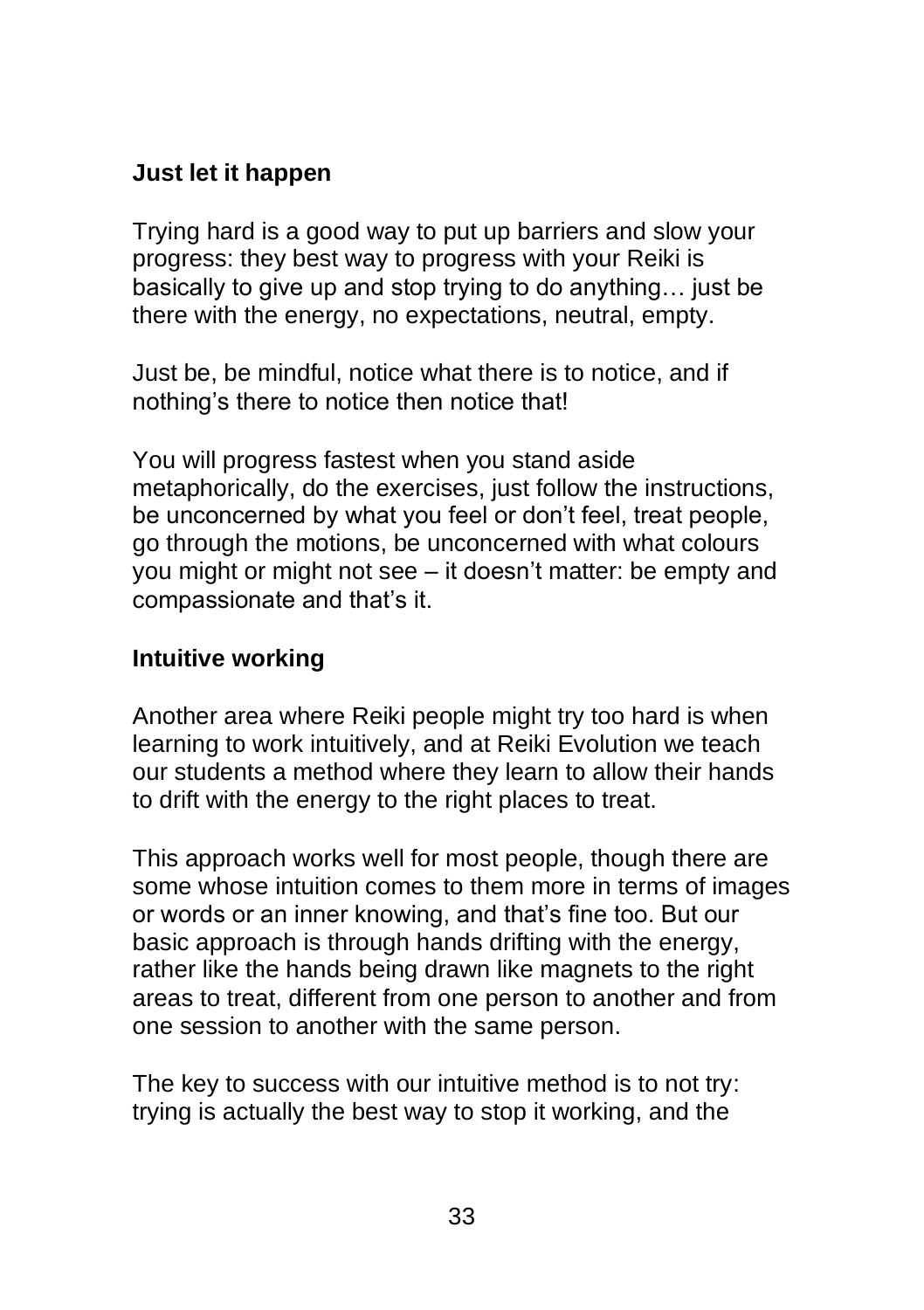challenge that our students face is to learn to not do anything and not force anything, just to let it happen.

I remember a course that I ran in Cumbria several years ago where I was teaching this intuitive approach to Reiki practitioners and Masters. There were about 15-20 people on the course, we had treatment tables set up and there were perhaps 3-4 people to each table. One person was on the treatment couch and the others stood around the table practising allowing the energy to guide their hands. They all took turns on the table so everyone had the chance to practise on a few different people.

The method seemed to be working well for everyone except one poor girl whose hands were motionless, and remained motionless no matter how hard she tried to make the technique work. Of course it was her attempts to force it which were preventing her from achieving success with this method.

So what I did was to come and stand behind her and rest my hands on her shoulders.

Within a minute her hands started to drift. Now, this is not because I was giving her some sort of an 'energy boost' but because she was starting to have a bit of a Reiki treatment, and you know the feeling of melting and drifting and relaxing that this can bring, just within seconds. After a few moments she didn't care what was happening with her hands, she gave up trying, she drifted with the treatment – the merged with the energy  $-$  and her hands began to move to the right places to treat.

Having proved to herself that she could actually do this, she then went on to make the method work for her several times;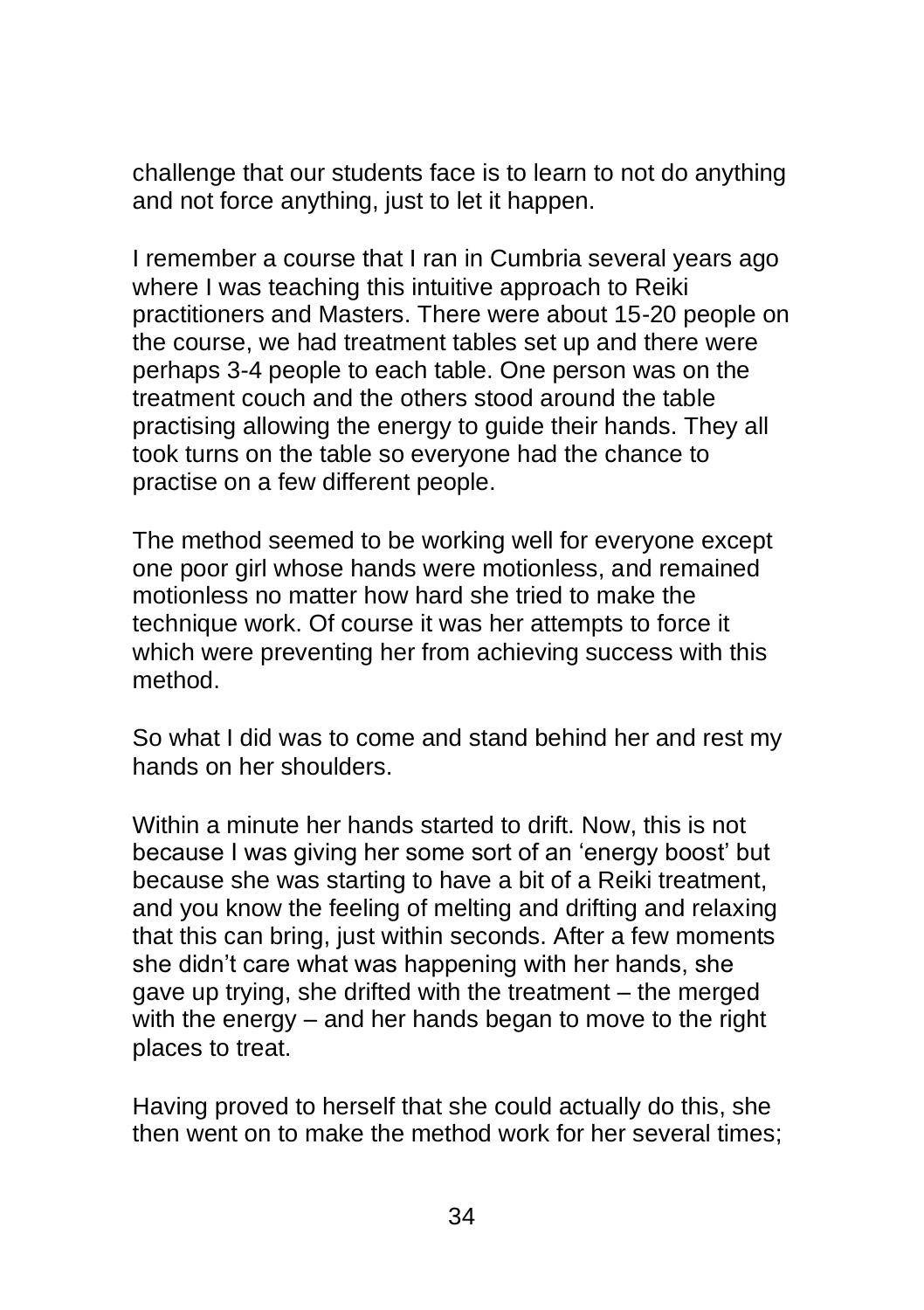she made it work by not trying to make it work, by giving up and not trying, by just being, in neutral, merged and empty.

And that's a good approach for Reiki work in general, I think.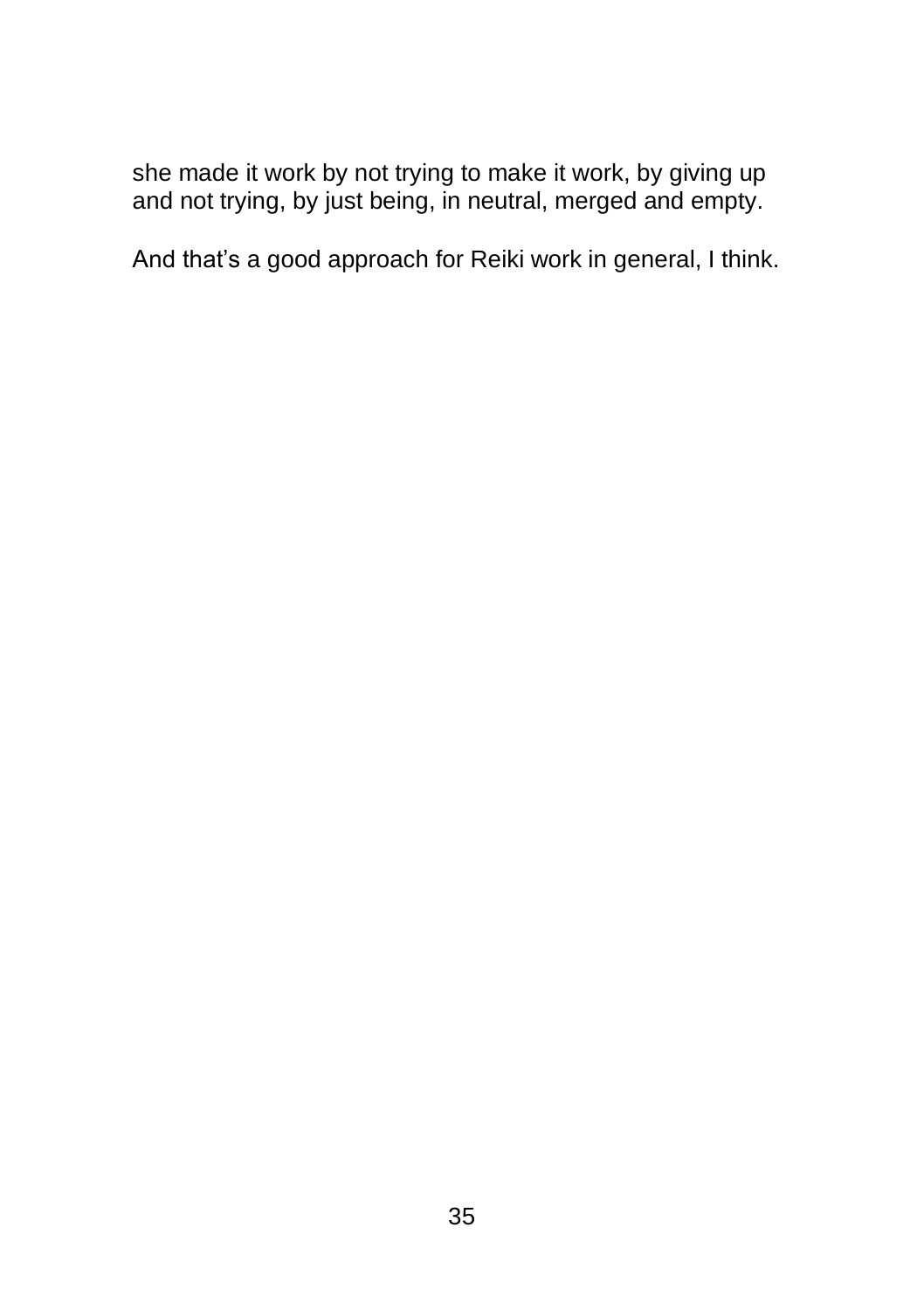### **(7) You don't need to be perfect**

Along with the need to be relaxed and laid-back and lighthearted about your Reiki practice, certainly not trying too hard, you should also make sure you're not beating yourself up for not being perfect.

Now, there is a precept that deals with this: just for today I will be compassionate towards myself and others, and that means forgiveness amongst other things: forgiveness for others and forgiveness for yourself.

Believing that you need to be perfect in everything that you do is an insidious belief and something that should not apply to your practice of Reiki. Just to make this completely clear: you do not need to be perfect to obtain benefits for yourself through Reiki, you do not need to be perfect when you're treating other people for them to receive all the benefits of Reiki.

Many different approaches work with Reiki, there is no exact way that things have to be done or carried out before they'll work, and Reiki is very accommodating.

#### **But my mind wanders**

Perhaps you mind wanders when you're treating someone.

So what?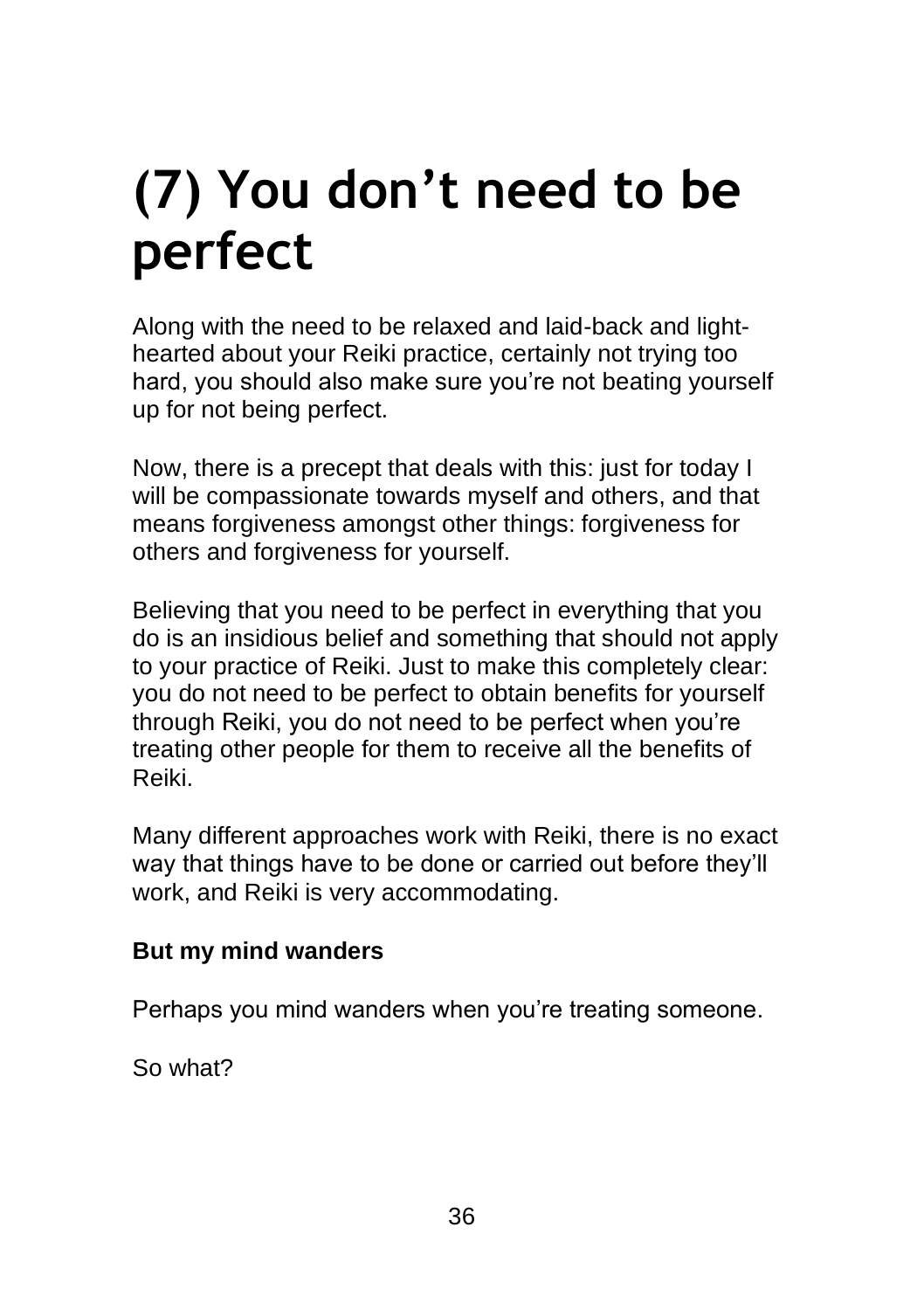This happens to everyone else and it'll happen to you. You will not mess up a Reiki treatment or be ineffective as a channel just because you were thinking about shopping for a while when you treated someone.

But how do you deal with a wandering mind?

Well, what you don't do is to try and force yourself to have an 'empty mind' – that will not work at all; that will make things worse because you now have two lots of thoughts: the original thoughts and all the new thoughts about getting rid of the first lot of thoughts!

Don't worry. Pay the thoughts no attention.

No need to focus on them. Just let them pass.

It doesn't matter, just bring your attention gently back to what you were doing, being mindful, merging with the energy and the recipient, letting it happen. And that's all you need to do, just be gentle with yourself.

#### **Be light-hearted and compassionate**

Will your mind wander again, having done that?

Probably, so just go through the procedure again: be lighthearted about it, be compassionate, let the thoughts go and bring your attention back to what you were doing.

Some treatments will probably be better than others in terms of a wandering mind, it'll sort itself out over time, and your mind will probably always wander some of the time. It doesn't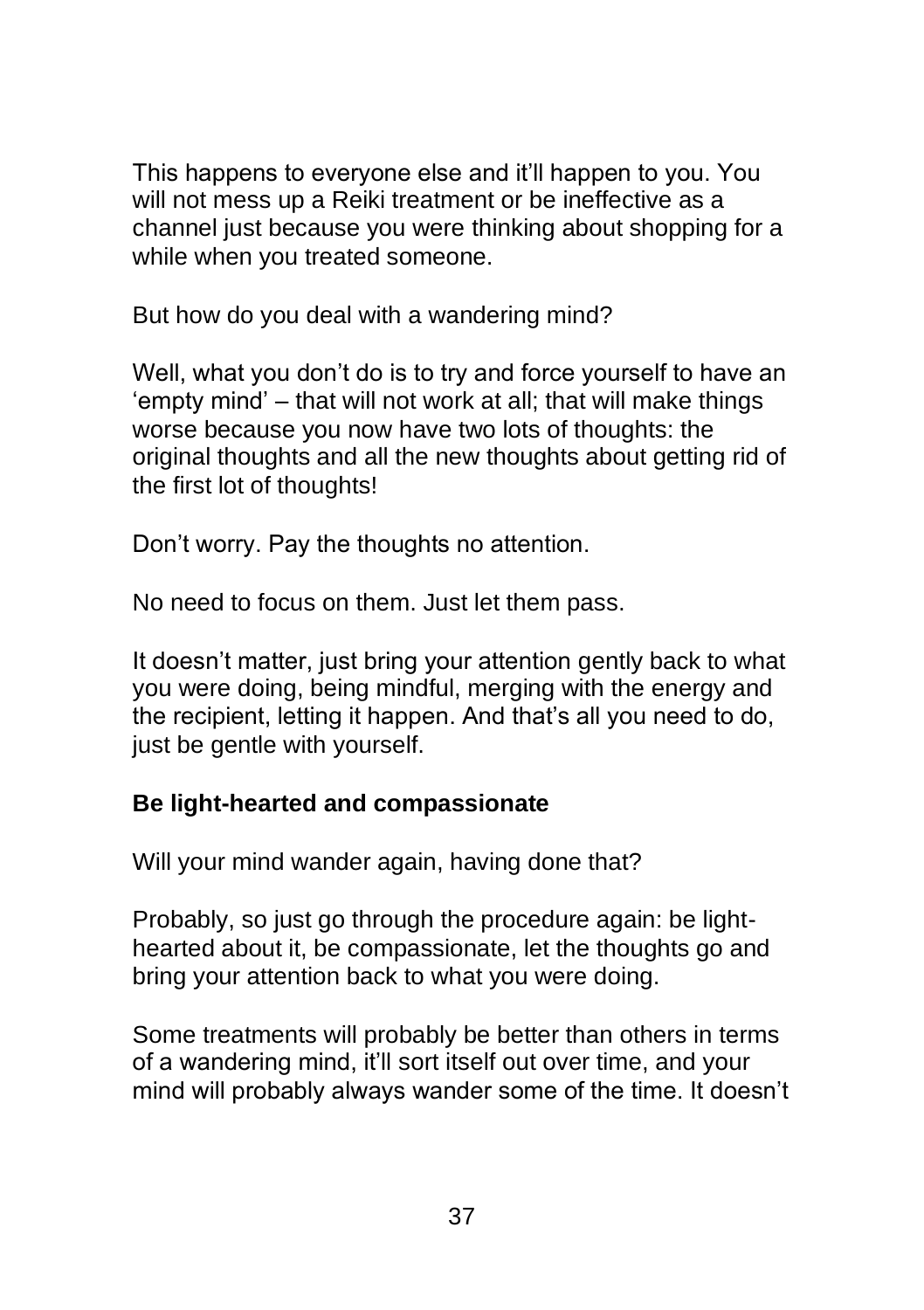matter. Do your best, make sure you're not forcing anything, and don't worry about it.

You're allowed to be human!

And there are other areas where you may well not do things perfectly, exactly according to the instructions, and it doesn't matter. If you're doing a self-treatment and you get the order of the hand positions wrong, it doesn't matter: Reiki will still flow, you'll still receive the benefit of the energy.

Maybe you realise that you forgot a stage that you usually carry out when treating someone: have you messed it up so they won't receive any benefit? No, Reiki will still have given them what they need.

Reiki is simple, Reiki works simply, Reiki rises above any set of rituals and rules that we might choose to follow, or forget to follow. You have a healing intent, and Reiki will follow that, and that is sufficient, no matter what you might say to yourself, or forget to say, or forget to do.

So don't worry.

#### **Errors in Reiki attunements**

Perhaps you're carrying out a Reiki attunement and you realise that you've missed out a section. Do you need to go back and do it all over again, apologising to the student for mis-attuning them?

No, it will still have worked fine.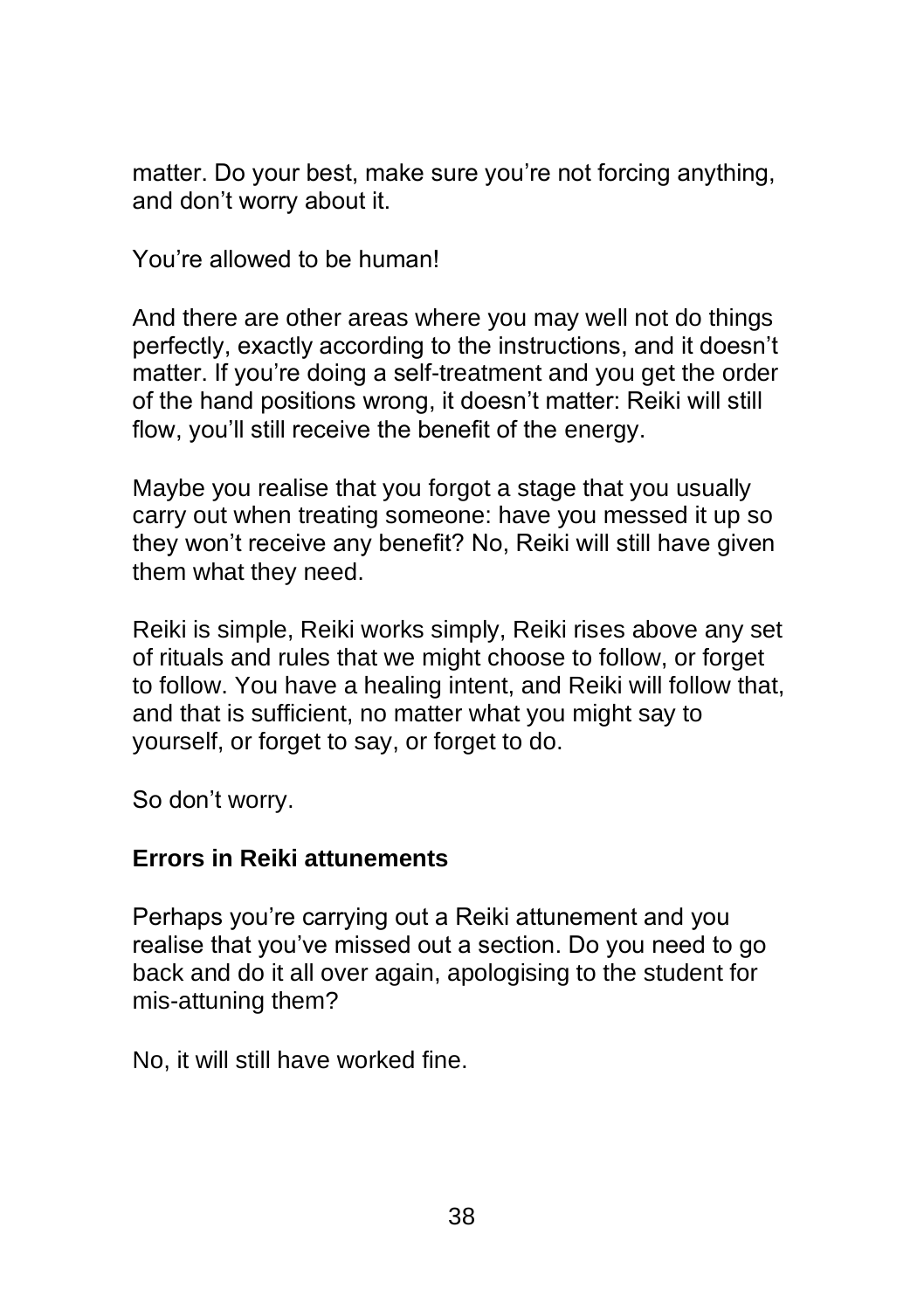There are so many different attunement styles in existence, with many different conflicting stages. Some attunements use a particular ritual that isn't present in other systems, other systems use stages that aren't present in your system. What is most important about attuning someone is your underlying intent, and the exact details of the ritual that you are using aren't so important.

By all means do your very best to carry out your attunement ritual according to the instructions that you were given, but also realise that there are no vital stages other than setting a definite intent when you begin; the rest is the icing on the cake, a set of movements, different in different lineages, that just help to remind you of what you want to happen, to support or focus your intent.

So you're fine.

You can be human.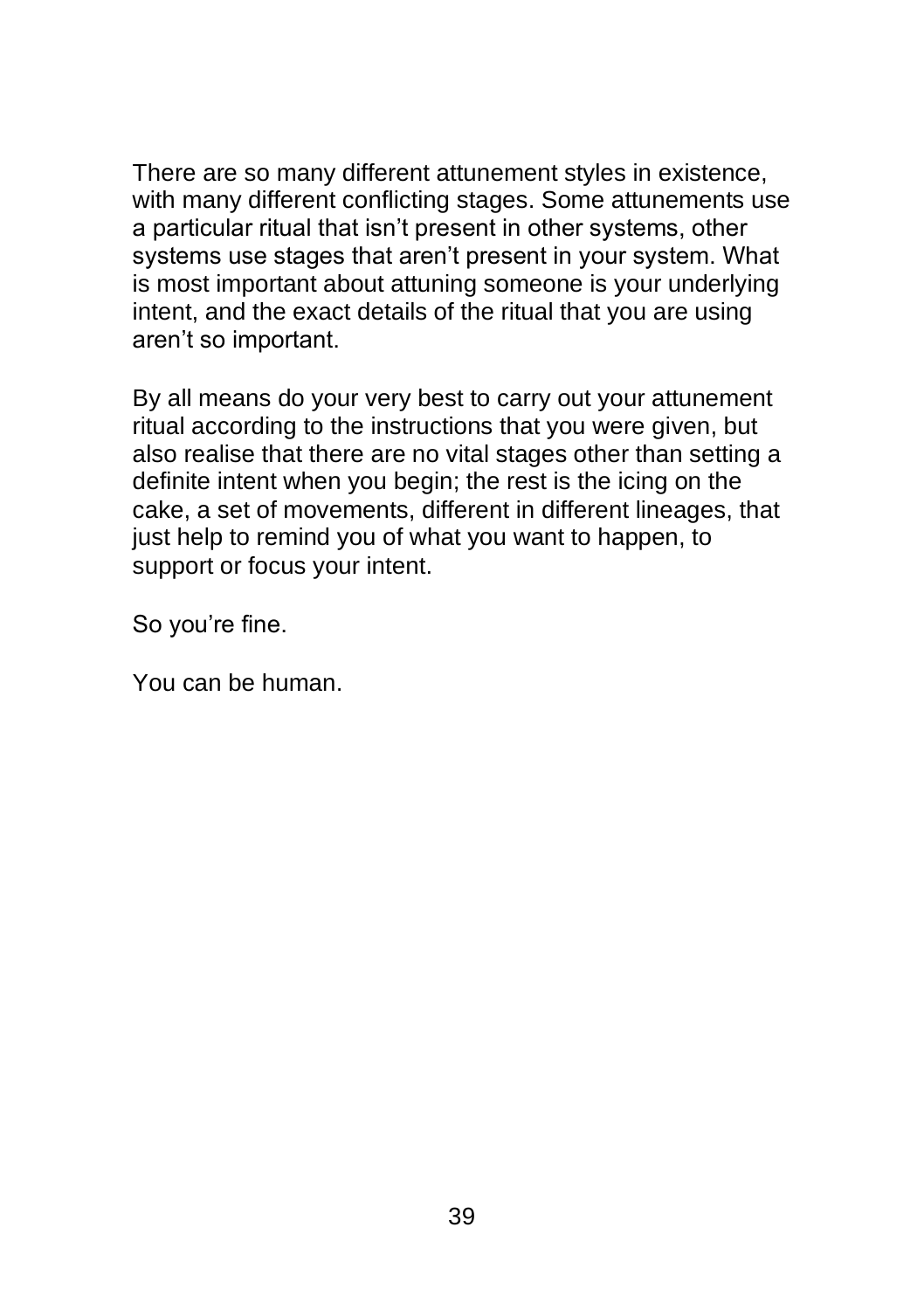### **(8) Don't keep trying to puzzle out 'why'**

We've seen that the best state of mind to have when treating someone is to be empty and neutral, merged with the energy and merged with the recipient. We are in a mindful state, just being, not forcing things, letting it happen. If our mind wanders then we just gently bring our attention back to what we were doing, and bliss out on the energy.

And it would be nice if we could bring that lovely, centred, unconcerned state into other areas of our life, too, particularly when it comes to seeking answers or explanations for everything that is happening to us and to the people that we are treating.

Because if we seek answers or explanations for every little sensation that we have, every little happening, and particularly if we can't be content with a practice or an approach without understanding exactly why we are doing a particular thing, then we are going to make our journey with Reiki a particularly difficult one.

#### **What do colours mean?**

If you see a particular colour, or colours, when treating someone, or when self-treating, it might be nice just to accept this as a pretty light-show, an added bonus, a colourful and welcome side-effect of the flow of energy… rather than trying to puzzle out why you had a particular colour and what that means.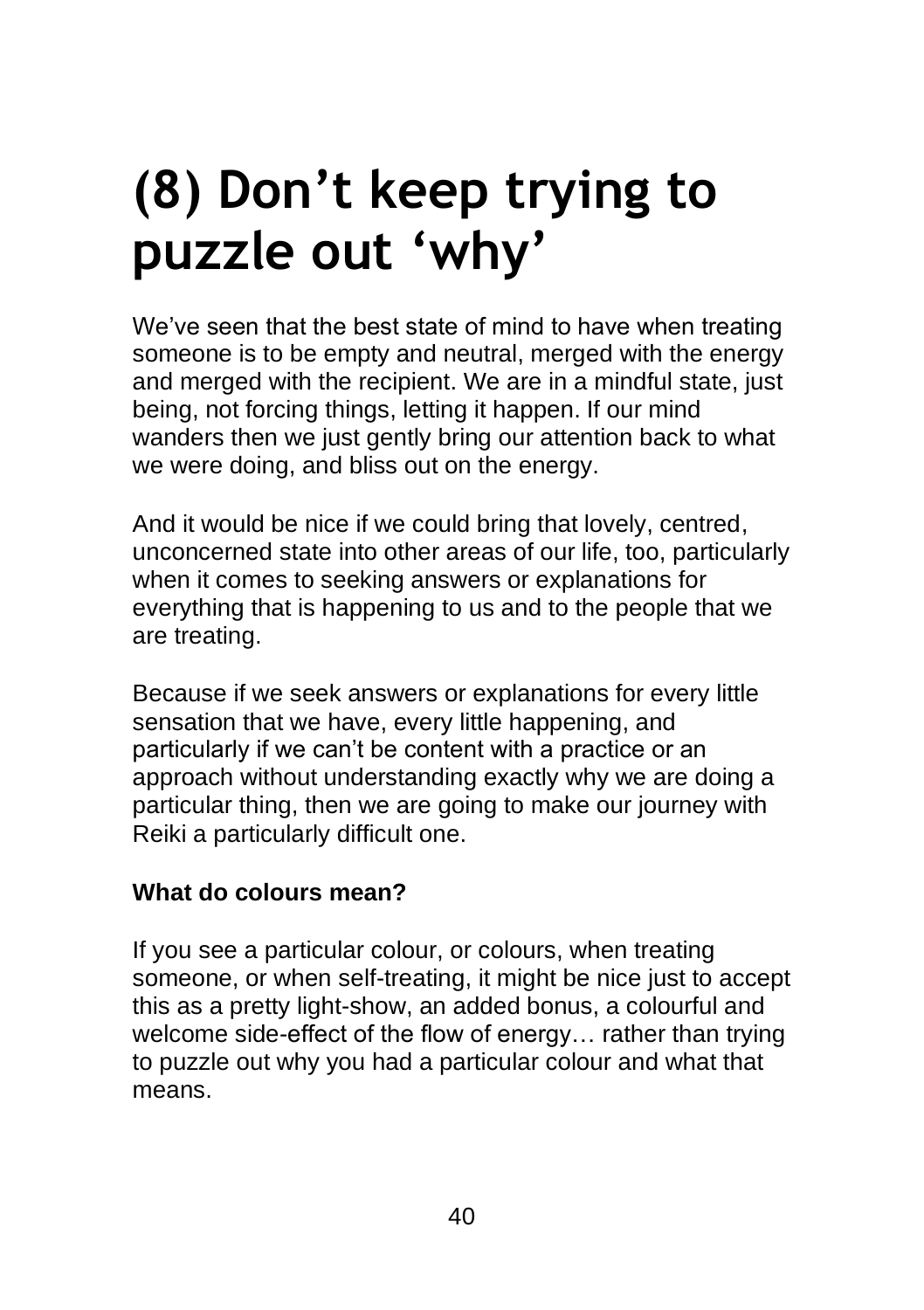Maybe the colour does have a meaning – there are colours associated with the chakras for example – and maybe the energy was focusing on a particular chakra when you saw that colour. But because Reiki works on so many levels, because it deals with physical things, mental states, emotions, spiritual aspects, because it deals with historical problems that are still present in some way in our energy body, and it deals with things that are 'on the boil' and haven't manifested yet… we have no real idea of what it's doing other than to be safe in the knowledge that the energy is giving us or the recipient what we need.

So stop trying to puzzle things out: it will make no difference to your experience of the energy or the effectiveness of your Reiki.

Get your head out of the equation and just let the energy do what it needs to do, without all that frantic mental activity!

#### **What do sensations mean?**

If you have a particular sensation when treating someone, or you were drawn to a particular area of the body, do you really need to know why that happened?

If your hands ends up resting on someone's liver area, does that mean they have liver disease?

No, it doesn't, it just means that the energy needs to flow there to produce the balance that is appropriate for the recipient.

We don't diagnose with Reiki: Doctors diagnose. Reiki Practitioners and Reiki Masters don't diagnose, and shouldn't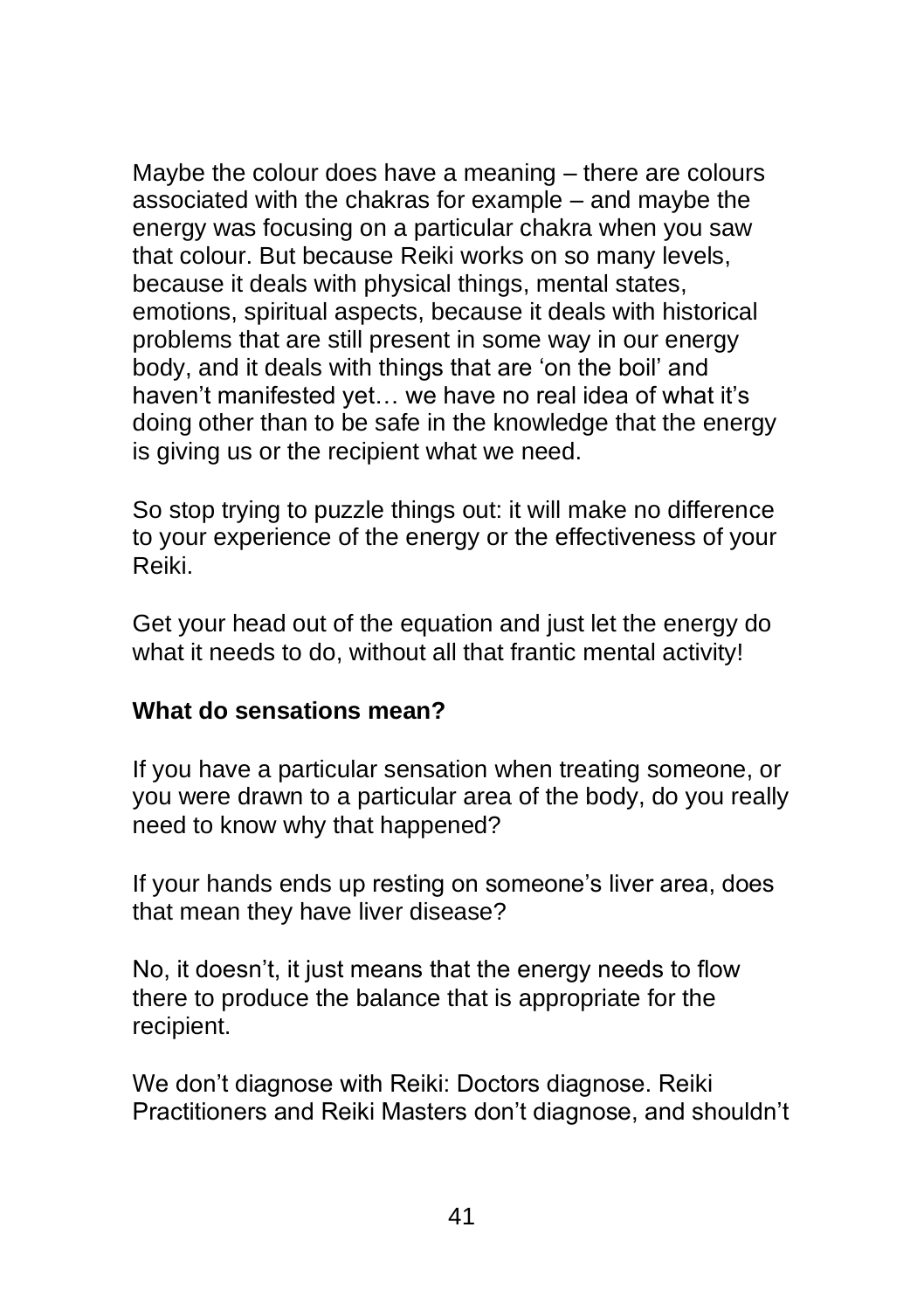diagnose, and if they feel an urge to diagnose something then they should stop it.

In any case, Reiki works on lots of levels, so in Traditional Chinese Medicine the liver is said to hold mental states and emotions that might be being dealt with; is that what's happening? Who knows? We don't need to know, we can just accept that Reiki is doing what it needs to do, and go with the flow, merging with the energy in a lovely mindful state.

#### **Let's speculate!**

Worse still is the urge to try and come up with our own theories about what we are feeling.

Some people start to think in terms of blockages or negative energy or, worse still, 'dark energy'. Those are not helpful terms to use when talking to a Reiki client, who came in looking forward to a lovely blissful session and come out with a belief that they are harbouring a blockage or dark energy.

We don't need to introduce such ideas into our Reiki because they're not helpful to us or the people that we work on.

The sooner we can accept that Reiki is all a bit mysterious and puzzling, but works tremendously well, so we can just let it do what it needs to do without second guessing what's happening, the better it will be for us because we can just let go of all those questions and enjoy the journey.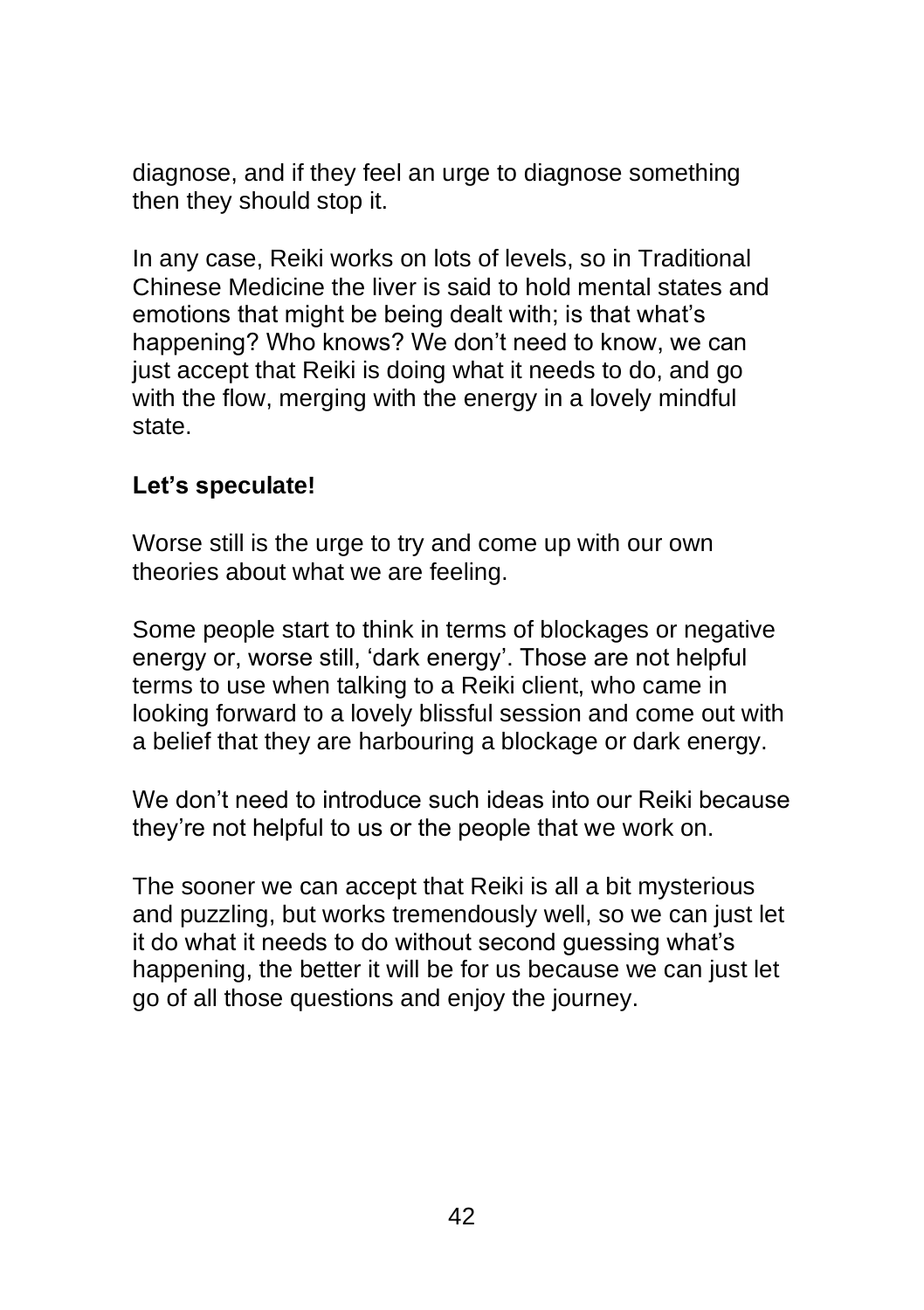#### **Did I really feel that?**

Actually, along with thinking too much and questioning everything comes the challenge that we can face when second-guessing things that we feel or notice.

Did I really feel that sensation, was I making it up, is it all in my head, did I only feel something because I wanted to?

Well, either you feel something or you don't. If you feel something you can trust that you felt it; you can't make yourself feel something. If it was possible to fool yourself into feeling Reiki sensations then everyone would feel something and there would be no-one who was concerned that they don't feel anything when doing Reiki… they would all have magicked sensations into existence, wouldn't they?

So just accept and go with what you feel: if you notice a lot of energy flowing into a part of someone's body (maybe your hands are fizzing or tingling or pulsing or whatever sensation you have) then just stay there for longer until you feel the flow of energy subside.

You can trust what you're feeling.

You're not making it up.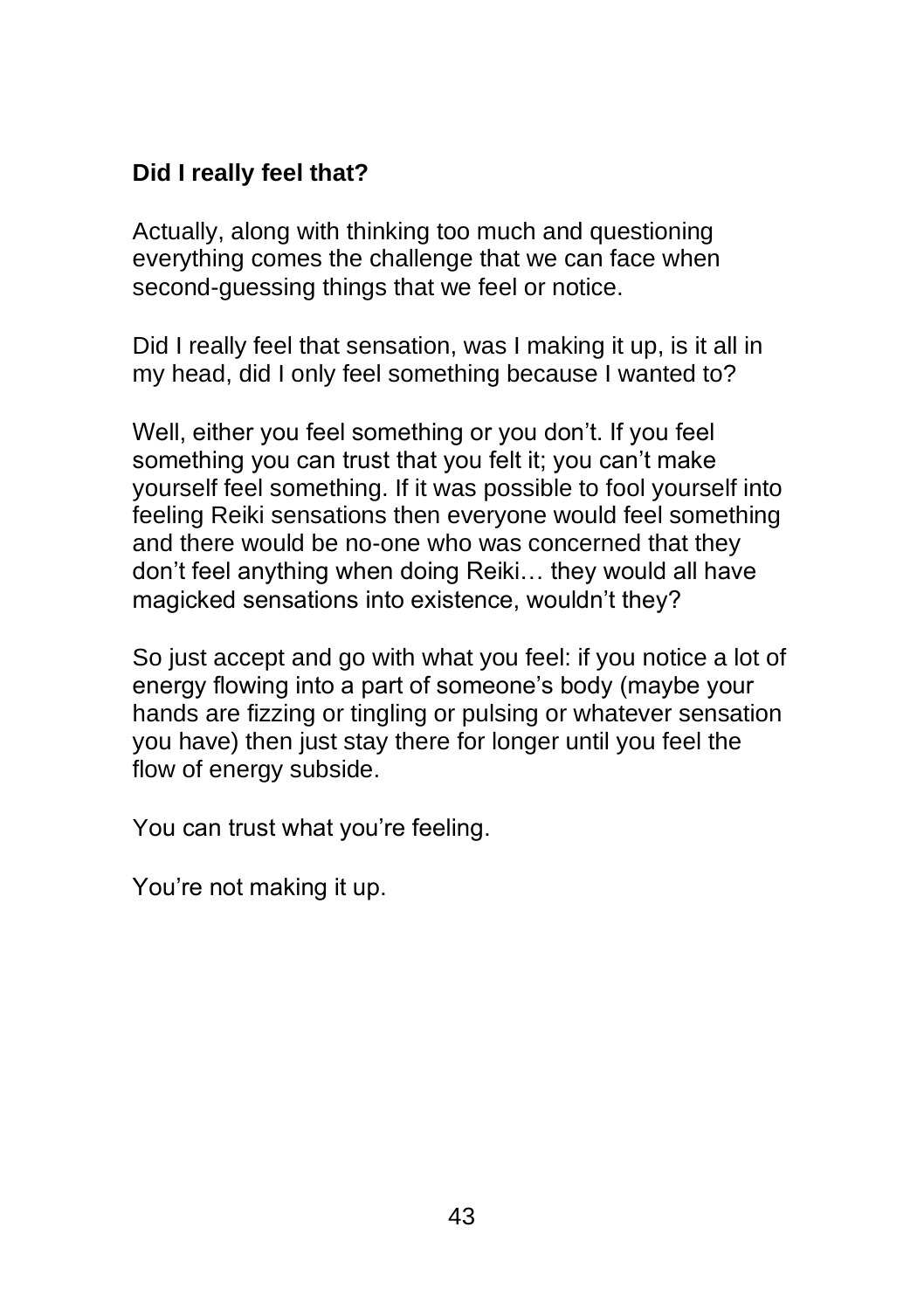# **(9) Trust your intuition**

Along with doubts about whether people are fooling themselves when they notice the flow of energy, come doubts about a person's intuitive ability.

Am I really feeling drawn to that part of the body or am I fooling myself? I heard a word or phrase in my head, or I saw an image, is this all in my head? Am I making it up?

Did my hand really feel like it was being pulled like a magnet to the person's knee, or is this only because I know that they had an injury there?

You need to know something: you are intuitive. Everyone is intuitive.

You may not be used to noticing the intuitive messages that your body and mind are sending you, but they have always been there.

Are you making it up? Yes, in a way: nobody else is giving you this information, it's coming from you, from that intuitive part of you that generates such messages and insights, or that 'inner knowing'.

#### **Intuition can come to you in different ways**

Maybe when treating someone you feel strangely drawn to a particular area of their body, your attention wants to rest there or dwell there. It might not make any sense, but that doesn't matter.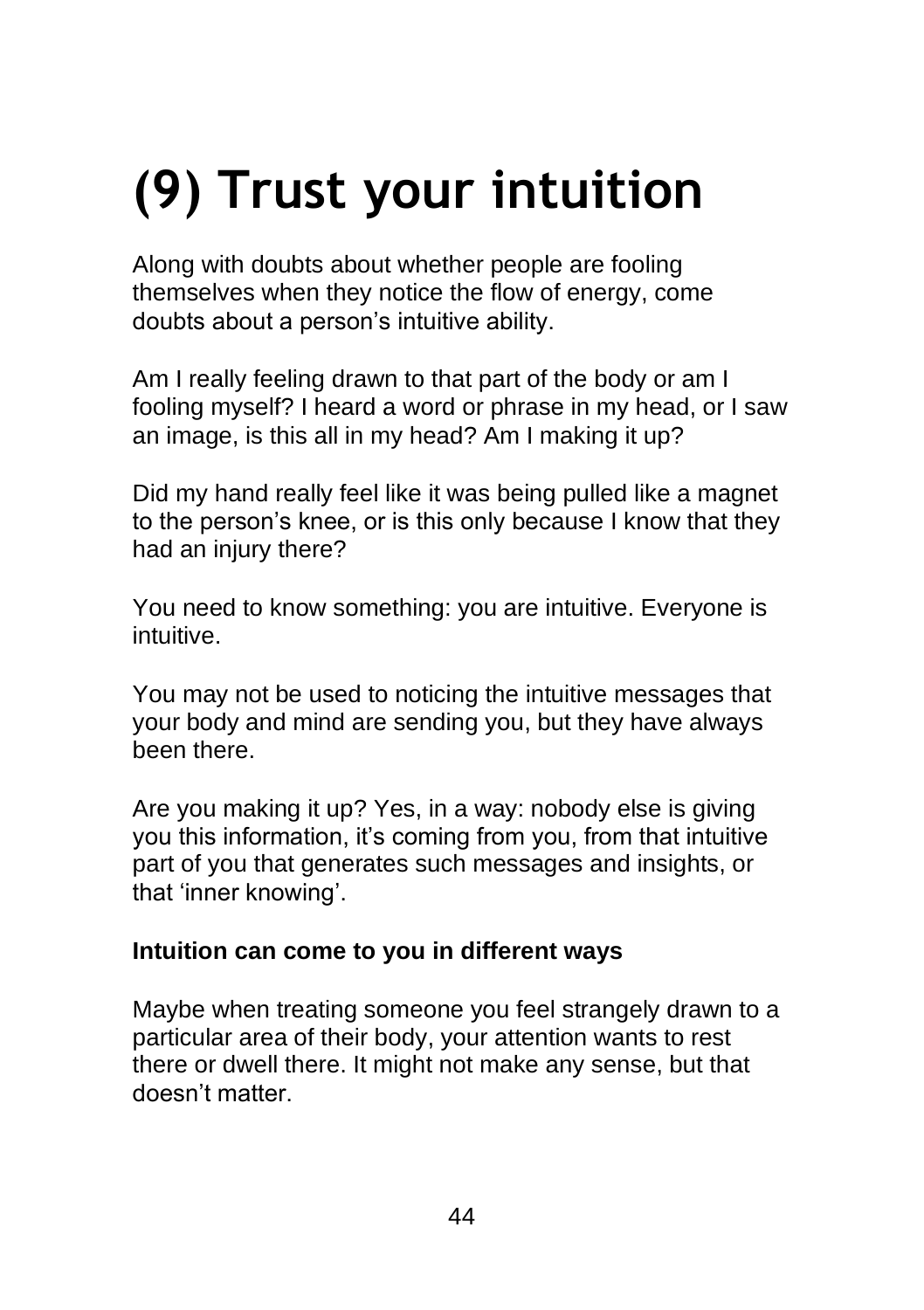Just go with what's coming to you and direct the energy there, resting your hands or hovering your hands over that area.

Maybe when you're self-treating, you feel drawn to a particular area of your body, well just focus your attention there and allow the energy to flow there.

Just accept what comes to you and work with it.

Some people have intuition come to them in terms of visual images or words or muscle movements: everyone's different. Don't assume that this isn't real intuition, that because it's you and you're not intuitive, this can only be just nonsense.

Just stop thinking and stop worrying and stop secondguessing yourself, and cultivate the lovely mindful state that you enjoy when giving Reiki.

Ease into that lovely merged state and just accept what's coming to you, allowing the energy to guide you in its own way, because you are already as intuitive as you need to be, and the way to access your intuition is to just merge with the energy, and let it happen.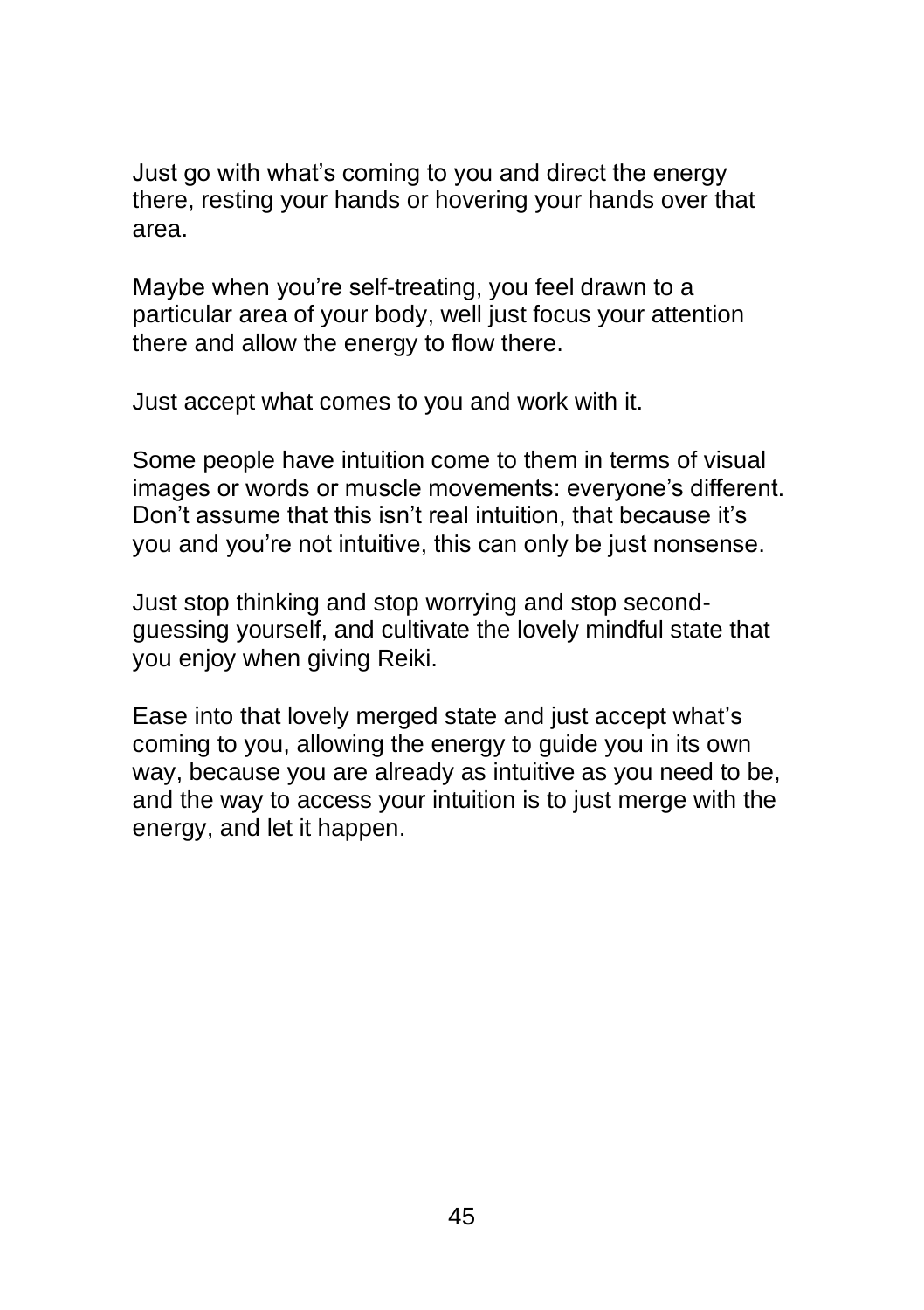### **(10) Ignore silly rules and restrictions**

Another problem with thinking too much is that we can start to overcomplicate something that is a very simple and a very safe way of helping ourselves and helping other people to change things for the better. And if we think too much, and particularly if we start to worry too much – and I have to say that there is something in the Reiki precepts about worry – we end up with people speculating about potential dangers, imaginary dangers, problems that have no basis in anyone's experience, and we start to limit our practice of Reiki.

And you can see that in different lineages, where students are taught long lists of situations where they shouldn't use Reiki, people that they shouldn't treat, things that they have to do, or should always do, or should never do, and many of these restrictions and limitations are just complete nonsense, completely divorced from reality.

And students take these teaching on in good faith, and pass them on to their students when they become teachers, never questioning whether what they were taught has any basis in fact or experience.

#### **Reiki contraindications**

So what restrictions do we have careering around the world of Reiki? Take a look at these examples:

• You shouldn't treat people who are wearing contact lenses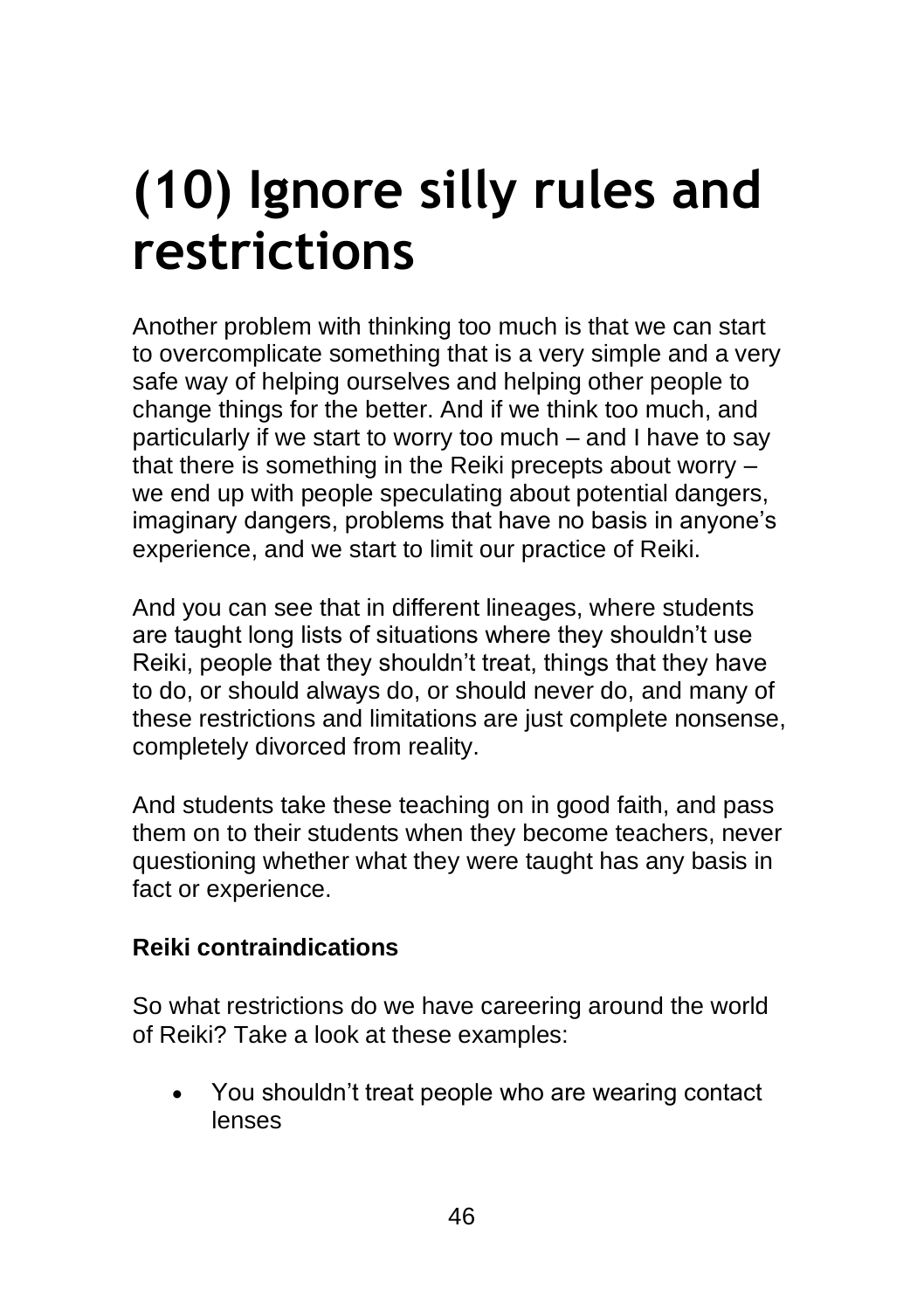- You shouldn't treat people who have cancer
- You shouldn't treat babies
- You shouldn't treat people who have a broken bone
- You shouldn't treat pregnant women
- You shouldn't treat people with high blood pressure
- You shouldn't treat people who have pacemakers
- You shouldn't treat diabetics
- You shouldn't treat people who are stressed.

These are nonsense and have no basis because Reiki is a safe and nurturing energy that gives people what they need.

So, where is the evidence that using Reiki makes people's pacemakers explode? Where is the research paper that proves this? Or even if there isn't a research paper, where are the anecdotes, where it is clear that Reiki messed up a pacemaker?

Where is the evidence? There is none.

Where is the evidence that you shouldn't treat people who are stressed? There is none.

Good grief this is nonsense isn't it?

Some people are taught that you shouldn't treat clients with cancer because the Reiki will 'feed the cancer'. OK, where's the evidence? And also, since everyone listening to this track has some cancer cells in their body, cells that have gone wrong and which are mopped up routinely by our immune system, we shouldn't be treating anyone, including ourselves!

It would be a death sentence.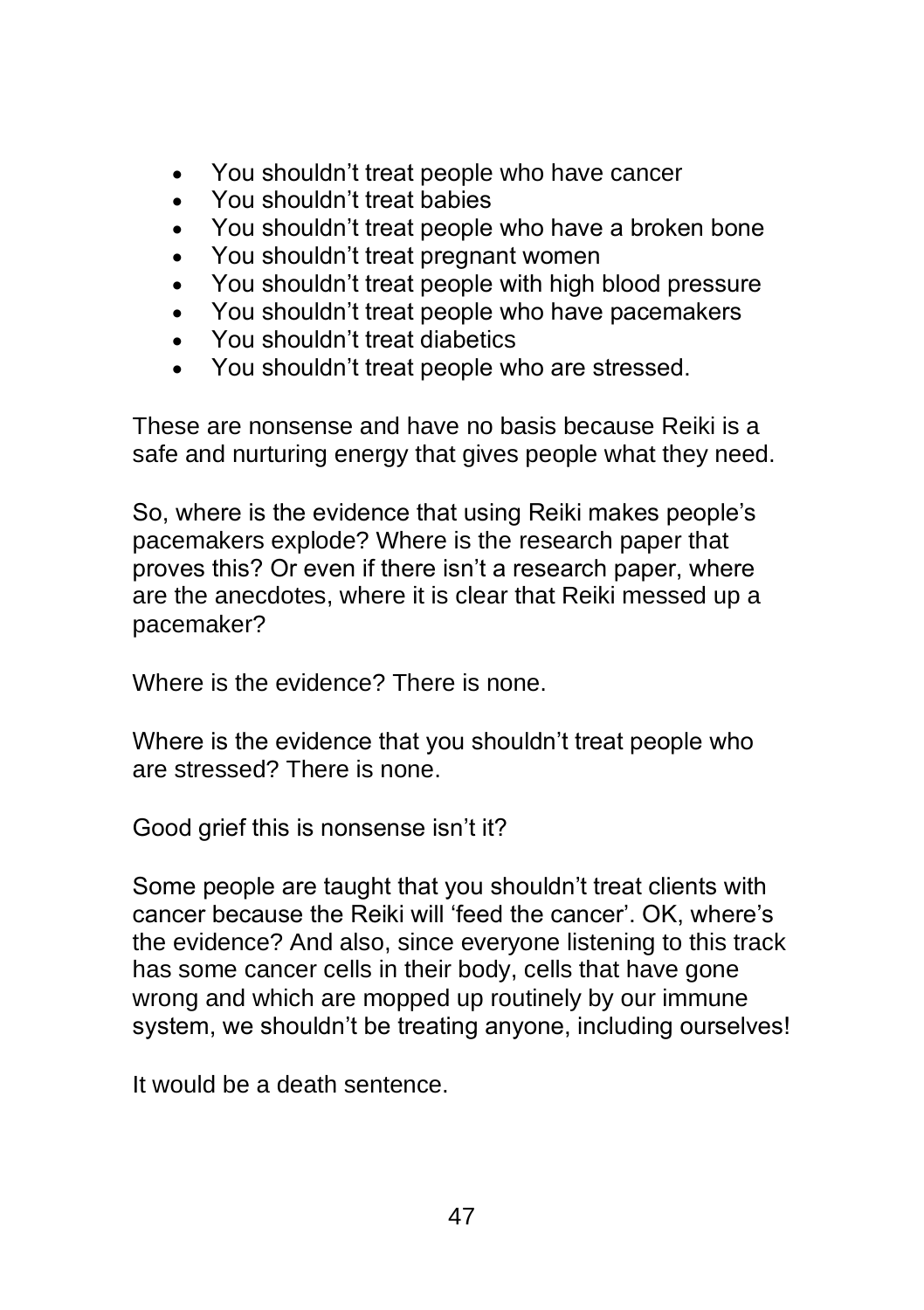Some people are taught that they shouldn't treat pregnant women. OK, where's the evidence that Reiki is dangerous? There is none, of course. But because sometimes women can be pregnant without knowing it yet, particularly in the early stages, if you believe that Reiki is dangerous to pregnant women then you should be refusing to treat any woman of childbearing age just to make sure that you're not treating someone who might be pregnant.

And if you're attuned to Reiki yourself, then of course you would need to make sure that you never had children.

#### **It's all about worrying too much**

What all these rules and restrictions do is to introduce into Reiki something that Reiki is designed to ease: worry, worry about what's going to happen, restricting what we do 'just to be on the safe side', all based on wild and feverish imaginings that are passed on from teacher to student.

Well, Reiki is bigger than that and need not be restricted.

And another area where Reiki does not need to be restricted is in terms of what we are told that we have to do in order to work with Reiki.

There are Reiki people out there who have been taught a fifteen-stage process or ritual that they need to go through before they start a Reiki treatment. If they don't get it right, well they've been told that it isn't going to work properly and so they worry about that, as you would, but of course such rituals are optional: you don't have to go through a 15-stage process before you give someone a Reiki treatment.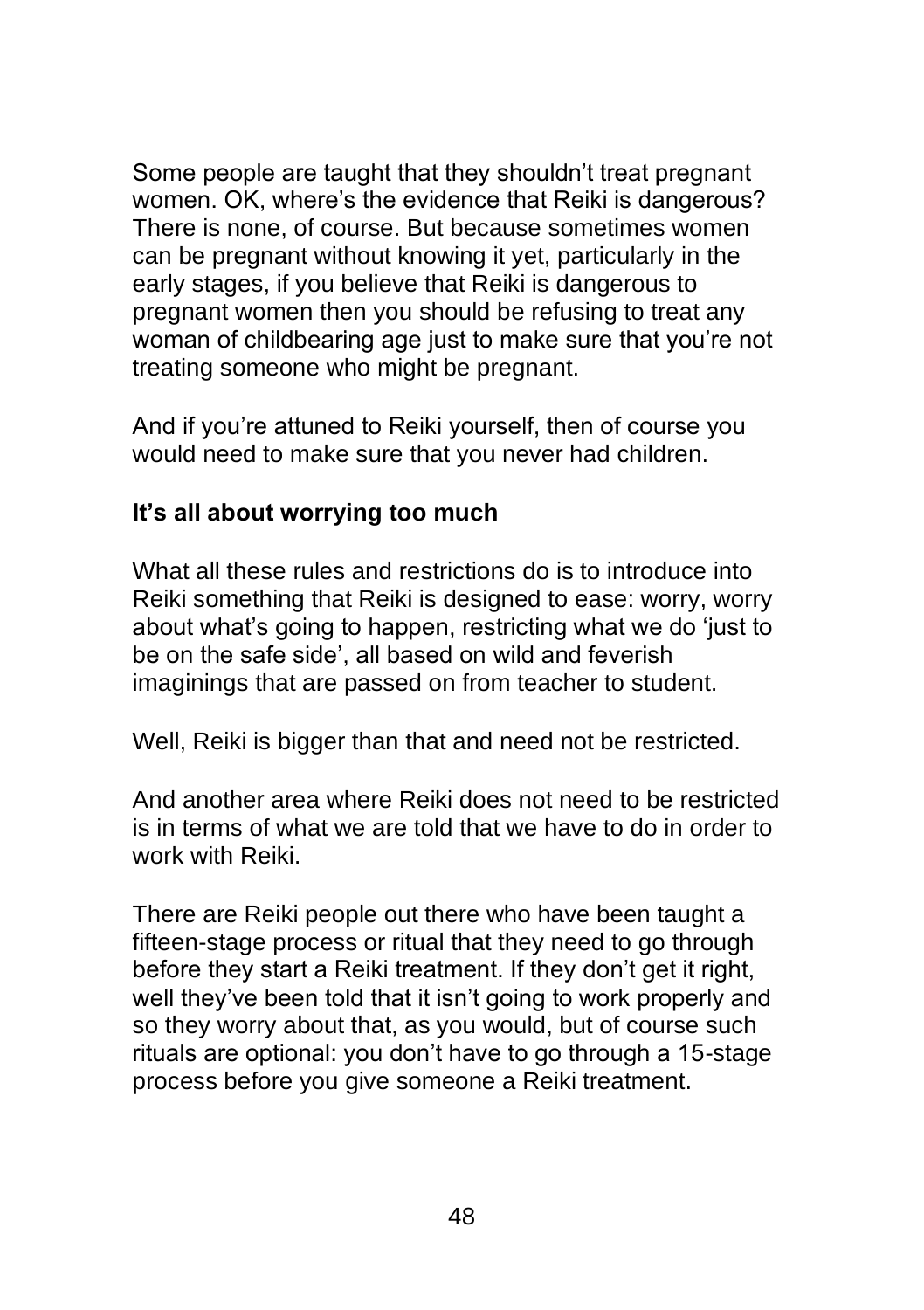Someone somewhere made up the ritual and then it's ended up being passed on to people as gospel, as dogma.

There are some Reiki people out there who have been taught that they have to draw the Reiki symbols on their palms every day because if they don't then the symbols won't work for them. People are told that you have to draw the three Reiki symbols over your palms before you give someone a treatment, or that you have to draw the three symbols over every hand position that you use.

#### **Reiki is very simple, you know**

You plonk your hands on someone, shut your eyes if you like, and the energy flows.

Much more than that is really gilding the lily.

And I know that some rituals can be useful: they help you to focus your attention, they help you to focus your intent in a particular way, and some people like rituals and there's nothing wrong with that.

But we should remember that Reiki is a very simple system, it works brilliantly without clutter, and if we use processes and visualisations and set phrases, we should remember that these are actually optional, not compulsory.

We can experiment and find our own comfortable way with the energy, different from the way that other people work, and that's fine.